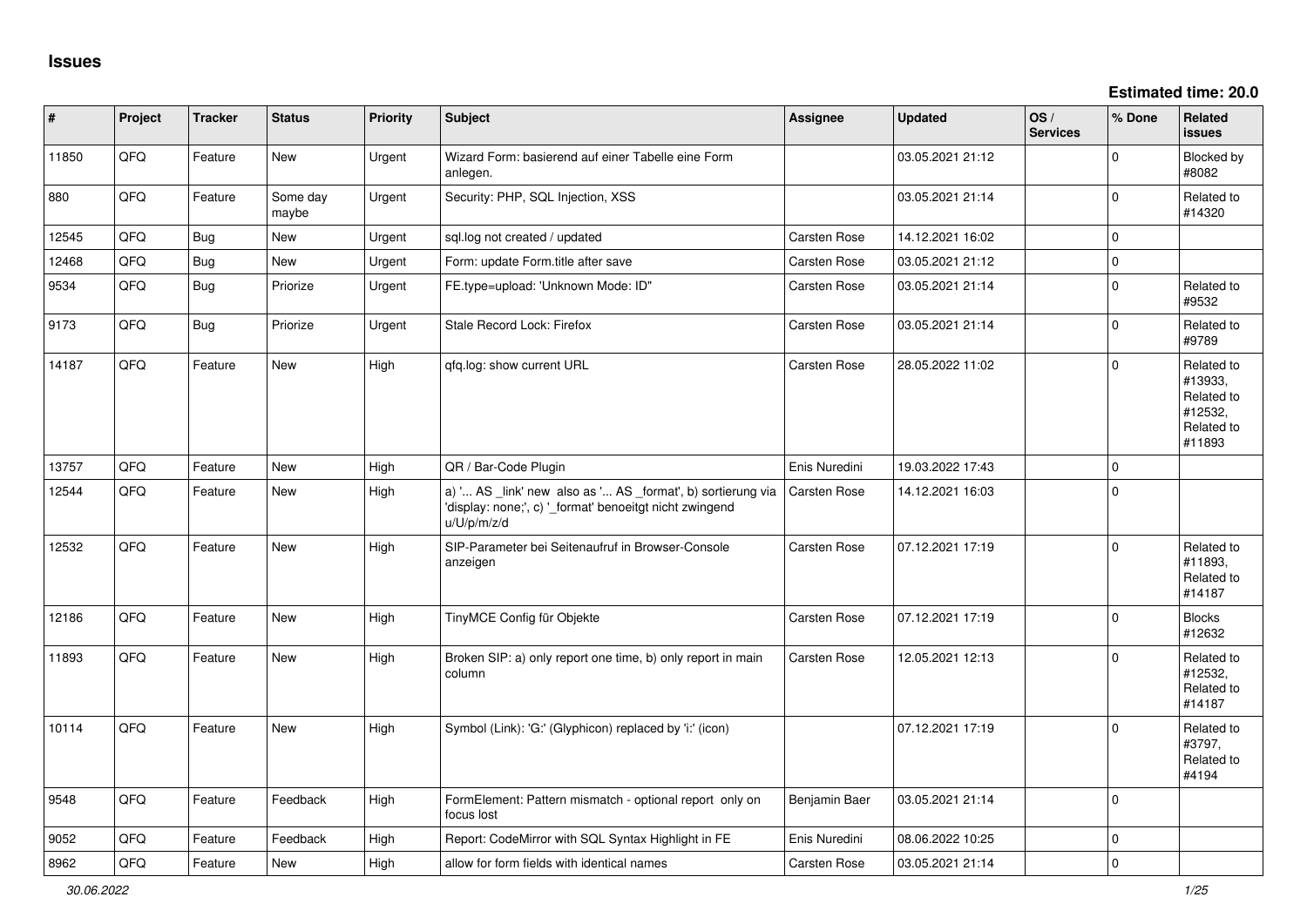| #     | Project | <b>Tracker</b>   | <b>Status</b>     | <b>Priority</b> | <b>Subject</b>                                                                               | Assignee            | <b>Updated</b>   | OS/<br><b>Services</b> | % Done      | Related<br>issues                               |
|-------|---------|------------------|-------------------|-----------------|----------------------------------------------------------------------------------------------|---------------------|------------------|------------------------|-------------|-------------------------------------------------|
| 8204  | QFQ     | Feature          | Priorize          | High            | Position 'required mark'                                                                     | <b>Carsten Rose</b> | 16.06.2021 13:44 |                        | $\mathbf 0$ |                                                 |
| 8082  | QFQ     | Feature          | Priorize          | High            | Contact form without saving record                                                           | Carsten Rose        | 07.12.2021 15:20 |                        | $\Omega$    | Related to<br>#8587,<br><b>Blocks</b><br>#11850 |
| 7850  | QFQ     | Feature          | New               | High            | Upload records: non 'pathFileName' column                                                    | Carsten Rose        | 03.05.2021 21:14 |                        | $\Omega$    |                                                 |
| 7602  | QFQ     | Feature          | ToDo              | High            | Multi Select: with checkboxes                                                                | Benjamin Baer       | 22.03.2022 09:07 |                        | $\Omega$    |                                                 |
| 5715  | QFQ     | Feature          | New               | High            | PDF Caching                                                                                  | Carsten Rose        | 03.05.2021 21:14 |                        | $\Omega$    | Related to<br>#5851,<br>Related to<br>#6357     |
| 4258  | QFQ     | Feature          | Some day<br>maybe | High            | <b>System Defaults: Forms</b>                                                                | <b>Carsten Rose</b> | 03.05.2021 21:14 |                        | $\Omega$    |                                                 |
| 3990  | QFQ     | Feature          | Some day<br>maybe | High            | custom class definition: add space automatically                                             | <b>Carsten Rose</b> | 03.05.2021 21:14 |                        | $\Omega$    |                                                 |
| 3967  | QFQ     | Feature          | Some day<br>maybe | High            | Report: Checkbox, Radio, Dropdown, Input welches ohne<br>Submit funktioniert - 'Inline-Form' | <b>Carsten Rose</b> | 03.05.2021 21:14 |                        | $\Omega$    |                                                 |
| 3848  | QFQ     | Feature          | Some day<br>maybe | High            | Antivirus check fuer Upload files in qfq?                                                    | Carsten Rose        | 03.05.2021 21:14 |                        | $\Omega$    | Related to<br>#4131                             |
| 3727  | QFQ     | Feature          | New               | High            | Security: Session Hijacking erschweren                                                       | <b>Carsten Rose</b> | 03.05.2021 21:14 |                        | $\Omega$    |                                                 |
| 13716 | QFQ     | <b>Bug</b>       | New               | High            | Firefox ask to store username/password                                                       | Enis Nuredini       | 30.05.2022 09:31 |                        | $\Omega$    | Related to<br>#13827                            |
| 12974 | QFQ     | <b>Bug</b>       | <b>New</b>        | High            | Sanitize Queries in Action-Elements                                                          | <b>Carsten Rose</b> | 07.12.2021 17:19 |                        | $\Omega$    |                                                 |
| 12702 | QFQ     | <b>Bug</b>       | New               | High            | templateGroup: broken in multiDb Setup                                                       | <b>Carsten Rose</b> | 14.12.2021 16:02 |                        | $\Omega$    |                                                 |
| 12670 | QFQ     | <b>Bug</b>       | New               | High            | Dropdown-Menu classes können nicht mehr angegeben<br>werden                                  | Carsten Rose        | 07.12.2021 17:19 |                        | $\Omega$    |                                                 |
| 12513 | QFQ     | <b>Bug</b>       | New               | High            | Implement server side check of maxlength                                                     | <b>Carsten Rose</b> | 07.12.2021 17:19 |                        | $\Omega$    |                                                 |
| 12508 | QFQ     | <b>Bug</b>       | In Progress       | High            | gfg Form: sendMail                                                                           | Karin Niffeler      | 19.03.2022 17:48 |                        | $\Omega$    |                                                 |
| 12463 | QFQ     | Bug              | ToDo              | High            | QFQ Function: 'function' and 'sql' on same level - output of<br>sql is shown two times.      | <b>Carsten Rose</b> | 15.12.2021 16:31 |                        | $\Omega$    |                                                 |
| 12395 | QFQ     | <b>Bug</b>       | ToDo              | High            | QFQ Function: Result two times shown                                                         | <b>Carsten Rose</b> | 18.02.2022 08:59 |                        | $\Omega$    |                                                 |
| 12066 | QFQ     | <sub>I</sub> Bug | New               | High            | enterAsSubmit: Forward wird nicht ausgeführt                                                 | Enis Nuredini       | 29.05.2022 09:23 |                        | 0           |                                                 |
| 11630 | QFQ     | <b>Bug</b>       | Feedback          | High            | Bitte check ob CALL() in 20.11.0 noch so funktioniert wie in<br>20.4.1                       | Enis Nuredini       | 28.05.2022 13:45 |                        | $\Omega$    | Related to<br>#11325                            |
| 11237 | QFQ     | Bug              | New               | High            | Radiobutton / parameter.buttonClass= btn-default - kein dirty<br>Trigger                     | Benjamin Baer       | 03.05.2021 21:12 |                        | 0           | Related to<br>#10766                            |
| 11057 | QFO     | <b>Bug</b>       | New               | High            | Checkboxes ohne span.checkmark im Report werden<br>ausgeblendet                              | Benjamin Baer       | 03.05.2021 21:12 |                        | 0           | Related to<br>#11039                            |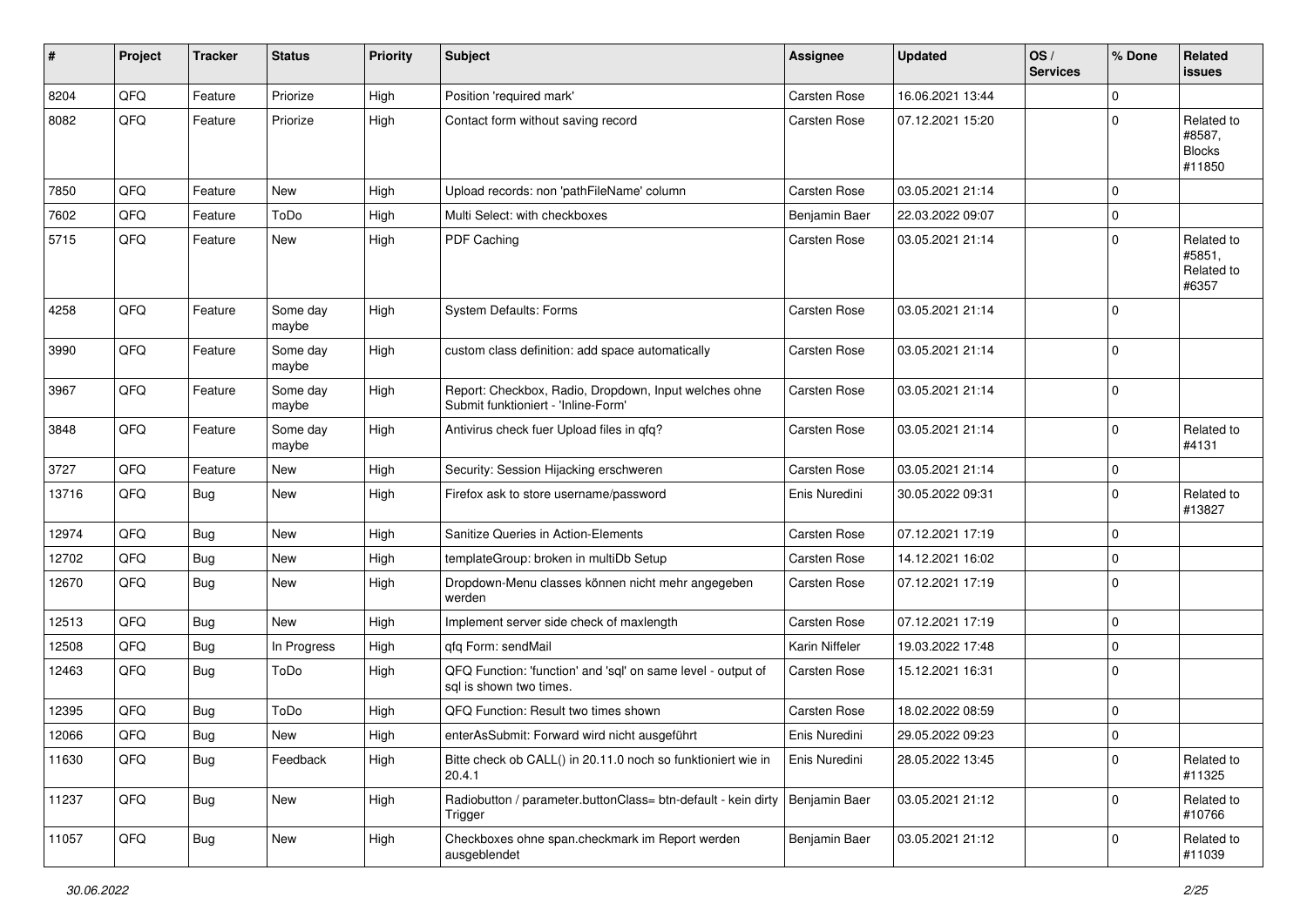| #     | Project | <b>Tracker</b> | <b>Status</b>     | <b>Priority</b> | <b>Subject</b>                                                                   | <b>Assignee</b>     | <b>Updated</b>   | OS/<br><b>Services</b> | % Done         | Related<br>issues                            |
|-------|---------|----------------|-------------------|-----------------|----------------------------------------------------------------------------------|---------------------|------------------|------------------------|----------------|----------------------------------------------|
| 10766 | QFQ     | <b>Bug</b>     | <b>New</b>        | High            | Radiobutton / parameter.buttonClass=btn-default: dynamic<br>update               |                     | 03.05.2021 21:12 |                        | $\Omega$       | Related to<br>#11237                         |
| 10640 | QFQ     | Bug            | <b>New</b>        | High            | TypeAhead Tag: FE editierbar trotz readOnly                                      | <b>Carsten Rose</b> | 03.05.2021 21:12 |                        | $\pmb{0}$      | Related to<br>#7795                          |
| 10508 | QFQ     | Bug            | New               | High            | Multi Form broken on Multi DB Instance                                           | <b>Carsten Rose</b> | 03.05.2021 21:12 |                        | 0              |                                              |
| 10506 | QFQ     | <b>Bug</b>     | <b>New</b>        | High            | Template Group broken on MultiDB instance                                        | <b>Carsten Rose</b> | 03.05.2021 21:12 |                        | 0              | Related to<br>#10505                         |
| 10081 | QFQ     | Bug            | New               | High            | Stale record lock after 'forbidden' character                                    | <b>Carsten Rose</b> | 03.05.2021 21:12 |                        | $\Omega$       | Related to<br>#10082.<br>Related to<br>#9789 |
| 9531  | QFQ     | Bug            | <b>New</b>        | High            | FE File: Dynamic Update / modeSql / required detected even<br>it not set         | <b>Carsten Rose</b> | 11.06.2021 20:32 |                        | $\mathbf 0$    | Related to<br>#12398                         |
| 9347  | QFQ     | Bug            | New               | High            | FE.type=upload with dynamic show/hidden: required not<br>detected                | <b>Carsten Rose</b> | 12.06.2021 10:40 |                        | 0              | Related to<br>#5305,<br>Related to<br>#12398 |
| 9121  | QFQ     | Bug            | Priorize          | High            | sip links have r and __dbIndexData set                                           | Carsten Rose        | 12.06.2021 10:41 |                        | 0              |                                              |
| 8891  | QFQ     | <b>Bug</b>     | <b>New</b>        | High            | formSubmitLog: do not log passwords                                              | Enis Nuredini       | 25.03.2022 09:06 |                        | $\pmb{0}$      |                                              |
| 8668  | QFQ     | <b>Bug</b>     | <b>New</b>        | High            | Pill disabled: dyamic mode 'hidden' not respected - FE is still<br>required      | <b>Carsten Rose</b> | 03.05.2021 21:14 |                        | $\pmb{0}$      |                                              |
| 8431  | QFQ     | <b>Bug</b>     | <b>New</b>        | High            | autocron.php with wrong path                                                     | <b>Carsten Rose</b> | 03.05.2021 21:14 |                        | $\pmb{0}$      |                                              |
| 8083  | QFQ     | <b>Bug</b>     | <b>New</b>        | High            | FormEditor: primary table list does not respect<br>'indexDb={{indexData:Y}}'     | <b>Carsten Rose</b> | 03.05.2021 21:14 |                        | 0              | Has duplicate<br>#6678                       |
| 7899  | QFQ     | Bug            | New               | High            | Fe.type=password / retype / required: always complain<br>about missing value     | Carsten Rose        | 03.05.2021 21:14 |                        | $\mathbf 0$    |                                              |
| 7650  | QFQ     | Bug            | New               | High            | Optional do not show 'required' sign on FormElement                              | <b>Carsten Rose</b> | 03.05.2021 21:14 |                        | $\mathbf 0$    |                                              |
| 6116  | QFQ     | Bug            | Priorize          | High            | value of checkbox not saved                                                      | <b>Carsten Rose</b> | 07.12.2021 17:19 |                        | $\overline{0}$ |                                              |
| 5459  | QFQ     | Bug            | New               | High            | Multi DB: spread system tables between 'QFQ' and<br>'Data'-DB                    | Carsten Rose        | 03.05.2021 21:14 |                        | $\mathbf{0}$   | Related to<br>#4720                          |
| 5221  | QFQ     | <b>Bug</b>     | <b>New</b>        | High            | Download Dialog: Bleibt stehen in FF wenn Datei<br>automatisch gespeichert wird. | <b>Carsten Rose</b> | 03.05.2021 21:14 |                        | $\pmb{0}$      |                                              |
| 4279  | QFQ     | Bug            | Some day<br>maybe | High            | config.linkVars lost                                                             | <b>Carsten Rose</b> | 03.05.2021 21:14 |                        | $\mathbf 0$    |                                              |
| 3570  | QFQ     | <b>Bug</b>     | Some day<br>maybe | High            | Formular mit prmitnew permitEdit=Always wird nicht<br>aufgerufen (ist leer)      | <b>Carsten Rose</b> | 03.05.2021 21:14 |                        | 0              |                                              |
| 3109  | QFQ     | Bug            | Some day<br>maybe | High            | RealUrl: Links werden nicht korrekt gerendert                                    | <b>Carsten Rose</b> | 03.05.2021 21:14 |                        | $\Omega$       |                                              |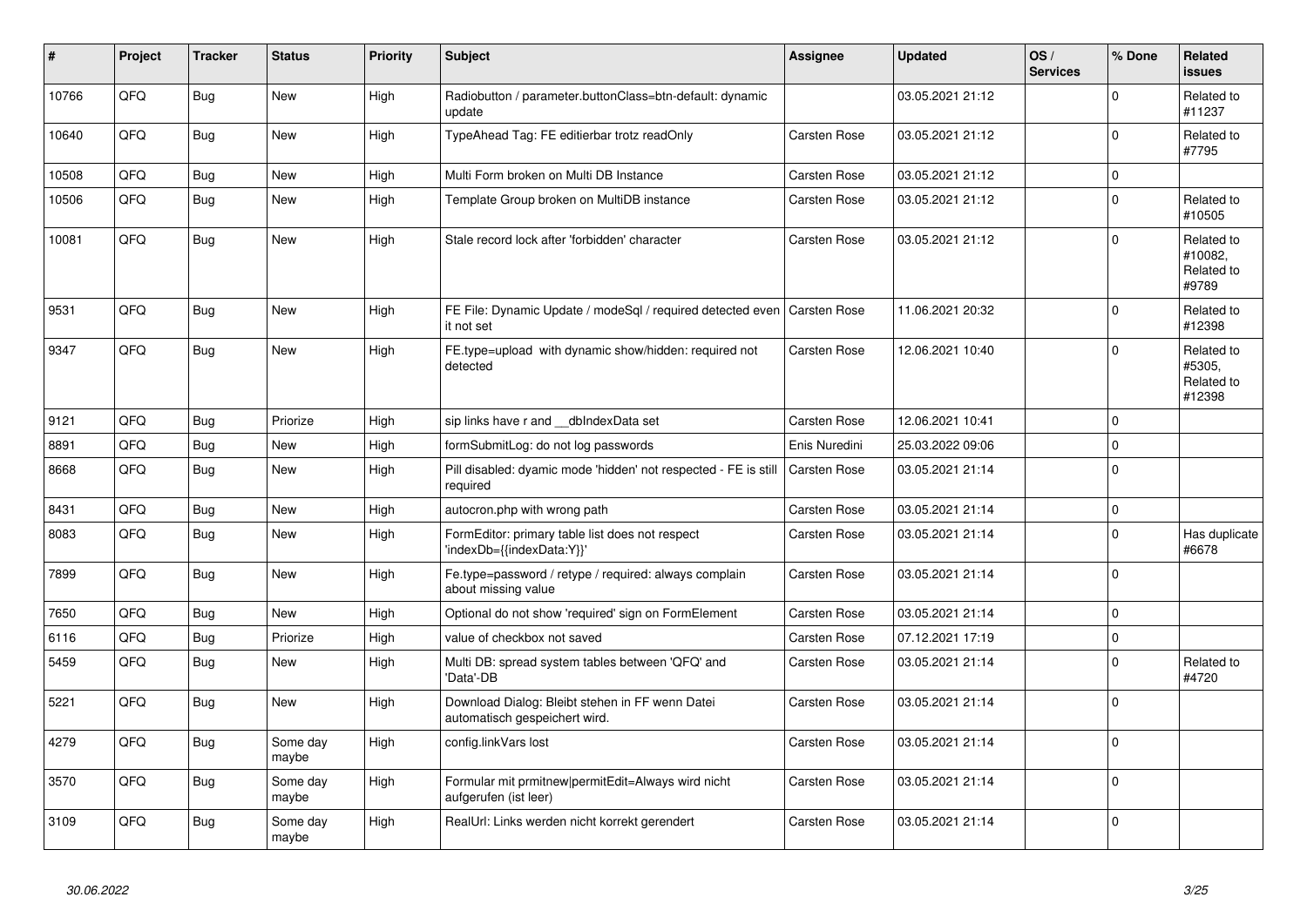| #     | Project        | <b>Tracker</b> | <b>Status</b>     | <b>Priority</b> | Subject                                                                                                | Assignee               | Updated          | OS/<br><b>Services</b> | % Done      | Related<br>issues                                                                                                                                                     |
|-------|----------------|----------------|-------------------|-----------------|--------------------------------------------------------------------------------------------------------|------------------------|------------------|------------------------|-------------|-----------------------------------------------------------------------------------------------------------------------------------------------------------------------|
| 3061  | QFQ            | <b>Bug</b>     | Some day<br>maybe | High            | winstitute: mysql connection durcheinander - nmhp17<br>(ag7)/QFQ arbeitet mit DB/Tabellen von biostat. | Carsten Rose           | 03.05.2021 21:14 |                        | $\Omega$    |                                                                                                                                                                       |
| 9517  | QFQ            | Feature        | In Progress       | High            | Input multiple tags with typeahead                                                                     | Carsten Rose           | 03.05.2021 21:14 |                        | 40          | Related to<br>#10150                                                                                                                                                  |
| 9789  | QFQ            | <b>Bug</b>     | In Progress       | High            | Record Lock: release to early on 'leave page'                                                          | Carsten Rose           | 10.01.2022 09:25 |                        | 100         | Related to<br>#10081,<br>Related to<br>#9173,<br>Related to<br>#8702                                                                                                  |
| 14376 | QFQ            | Feature        | New               | Normal          | QFQ Bootstrap: if missing, create stored procedures                                                    | Enis Nuredini          | 19.06.2022 16:37 |                        | $\Omega$    |                                                                                                                                                                       |
| 14371 | QFQ            | Feature        | Priorize          | Normal          | LDAP via REPORT                                                                                        | <b>Carsten Rose</b>    | 19.06.2022 16:37 |                        | $\Omega$    |                                                                                                                                                                       |
| 14320 | QFQ            | Feature        | ToDo              | Normal          | Allow specific HTML Tags and Attributes: general, TinyMCE                                              | Enis Nuredini          | 17.06.2022 10:44 |                        | 0           | Related to<br>#12664,<br>Related to<br>#12039,<br>Related to<br>#11702,<br>Related to<br>#7239,<br>Related to<br>#3708,<br>Related to<br>#3646,<br>Related to<br>#880 |
| 14290 | QFQ            | Feature        | Priorize          | Normal          | FormEditor: Show Table Definition                                                                      | Carsten Rose           | 19.06.2022 16:37 |                        | $\Omega$    |                                                                                                                                                                       |
| 14227 | QFQ            | Feature        | New               | Normal          | Selenium Konkurrenz: cypress.io                                                                        | Enis Nuredini          | 28.05.2022 11:02 |                        | $\Omega$    |                                                                                                                                                                       |
| 14185 | QFQ            | Feature        | New               | Normal          | External/Autocron.php - better suitable directory                                                      | Support: System        | 28.05.2022 11:03 |                        | $\Omega$    |                                                                                                                                                                       |
| 14090 | QFQ            | Feature        | New               | Normal          | Nützliche _script funktionen                                                                           | <b>Carsten Rose</b>    | 28.05.2022 11:03 |                        | $\Omega$    |                                                                                                                                                                       |
| 14028 | QFQ            | Feature        | New               | Normal          | Required notification: visual nicer                                                                    | Enis Nuredini          | 28.05.2022 11:01 |                        | $\Omega$    |                                                                                                                                                                       |
| 13945 | QFQ            | Feature        | New               | Normal          | As _link: content before/after link                                                                    | Enis Nuredini          | 28.05.2022 11:01 |                        | $\Omega$    | Related to<br>#12262                                                                                                                                                  |
| 13900 | QFQ            | Feature        | Priorize          | Normal          | Selenium: Check das Cookie/PDF funktioniert                                                            | Enis Nuredini          | 25.03.2022 12:45 |                        | $\mathbf 0$ |                                                                                                                                                                       |
| 13843 | $\mathsf{QFQ}$ | Feature        | New               | Normal          | Create JWT via QFQ                                                                                     | Carsten Rose           | 19.03.2022 17:42 |                        | 0           |                                                                                                                                                                       |
| 13841 | QFQ            | Feature        | New               | Normal          | Create PDF via iText - evaluate                                                                        | Carsten Rose           | 19.03.2022 17:42 |                        | $\mathbf 0$ |                                                                                                                                                                       |
| 13700 | QFQ            | Feature        | New               | Normal          | Redesign qfq.io Seite                                                                                  | Carsten Rose           | 19.03.2022 17:43 |                        | 0           |                                                                                                                                                                       |
| 13609 | QFQ            | Feature        | New               | Normal          | QFQ Introduction: Seite aufloesen                                                                      | Philipp<br>Gröbelbauer | 28.05.2022 11:02 |                        | 0           |                                                                                                                                                                       |
| 13608 | QFQ            | Feature        | Some day<br>maybe | Normal          | Automatic Browser Language Redirect                                                                    | Enis Nuredini          | 17.06.2022 08:35 |                        | 0           |                                                                                                                                                                       |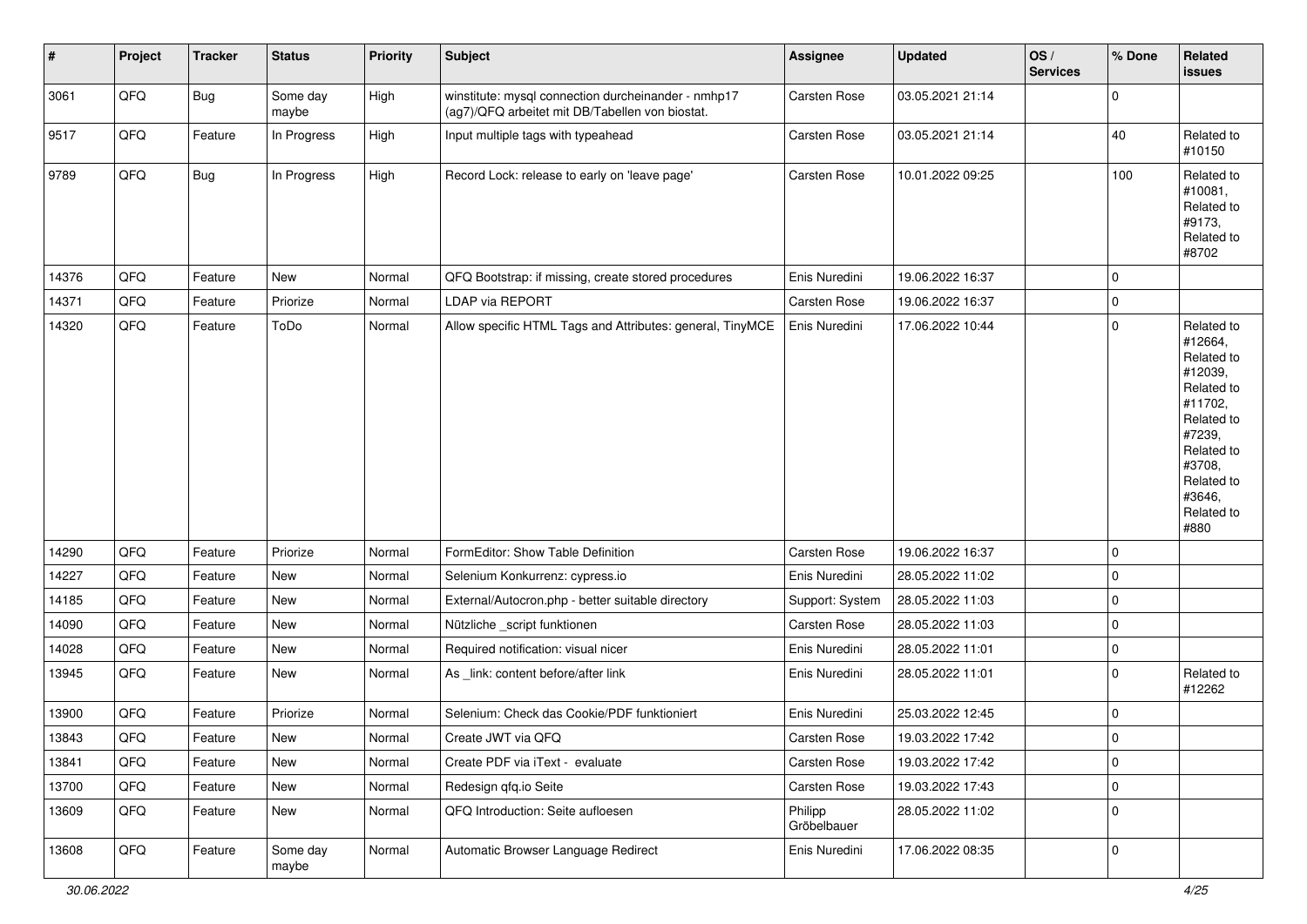| #     | Project | <b>Tracker</b> | <b>Status</b>              | <b>Priority</b> | <b>Subject</b>                                                                              | Assignee      | <b>Updated</b>   | OS/<br><b>Services</b> | % Done      | Related<br><b>issues</b>                                               |
|-------|---------|----------------|----------------------------|-----------------|---------------------------------------------------------------------------------------------|---------------|------------------|------------------------|-------------|------------------------------------------------------------------------|
| 13566 | QFQ     | Feature        | Ready to sync<br>(develop) | Normal          | Delete config-example.qfq.php file                                                          | Carsten Rose  | 23.12.2021 09:25 |                        | 0           |                                                                        |
| 13467 | QFQ     | Feature        | New                        | Normal          | ChangeLog Generator                                                                         | Carsten Rose  | 19.03.2022 17:46 |                        | 0           | Related to<br>#11460                                                   |
| 13354 | QFQ     | Feature        | New                        | Normal          | Using Websocket in QFQ                                                                      | Carsten Rose  | 10.11.2021 15:47 |                        | 0           |                                                                        |
| 12679 | QFQ     | Feature        | <b>New</b>                 | Normal          | tablesorter: custom column width                                                            | Carsten Rose  | 16.06.2021 11:10 |                        | 0           |                                                                        |
| 12664 | QFQ     | Feature        | New                        | Normal          | TinyMCE: report/remove malicous HTML/JS Code                                                | Carsten Rose  | 19.03.2022 17:47 |                        | 0           | Related to<br>#14320                                                   |
| 12630 | QFQ     | Feature        | In Progress                | Normal          | Input: date[time]: min / max values                                                         | Enis Nuredini | 20.06.2022 18:31 |                        | 0           | Related to<br>#10096,<br>Related to<br>#14302,<br>Related to<br>#14303 |
| 12611 | QFQ     | Feature        | Some day<br>maybe          | Normal          | Refactoring: Bootstrap with Lazy Loading                                                    | Carsten Rose  | 08.06.2022 10:37 |                        | 0           | Related to<br>#12490,<br>Related to<br>#10013,<br>Related to<br>#7732  |
| 12603 | QFQ     | Feature        | New                        | Normal          | Dropdown (Select), Radio, checkbox:<br>itemListAlways={{!SELECT key, value}}                | Carsten Rose  | 19.03.2022 17:47 |                        | 0           |                                                                        |
| 12556 | QFQ     | Feature        | New                        | Normal          | Pills Title: colored = static or dynamic on allrequiredgiven                                | Benjamin Baer | 19.03.2022 17:49 |                        | 0           |                                                                        |
| 12504 | QFQ     | Feature        | Priorize                   | Normal          | sql.log: report fe.id                                                                       | Carsten Rose  | 05.05.2021 22:09 |                        | 0           |                                                                        |
| 12503 | QFQ     | Feature        | Priorize                   | Normal          | Detect dangerous UPDATE statement with missing WHERE                                        | Carsten Rose  | 05.05.2021 22:09 |                        | 0           |                                                                        |
| 12490 | QFQ     | Feature        | New                        | Normal          | Loading Plugins in QFQ - see what tinymce does. (lazy<br>loading)                           | Benjamin Baer | 08.06.2022 10:37 |                        | 0           | Related to<br>#12611,<br>Related to<br>#10013,<br>Related to<br>#7732  |
| 12480 | QFQ     | Feature        | New                        | Normal          | If QFQ upgrade is running, block further request                                            | Carsten Rose  | 03.05.2021 20:45 |                        | 0           |                                                                        |
| 12477 | QFQ     | Feature        | New                        | Normal          | Support for refactoring: Form, FormElement, diverse<br>Tabellen/Spalten, tt-content Records | Carsten Rose  | 03.05.2021 20:45 |                        | 0           |                                                                        |
| 12476 | QFQ     | Feature        | New                        | Normal          | clearMe: a) should trigger 'dirty', b) sticky on textarea resize                            | Benjamin Baer | 04.01.2022 08:40 |                        | 0           | Related to<br>#9528                                                    |
| 12474 | QFQ     | Feature        | New                        | Normal          | Check BaseConfigURL if it is given and the the last char is '/'                             | Carsten Rose  | 03.05.2021 20:45 |                        | $\mathbf 0$ |                                                                        |
| 12465 | QFQ     | Feature        | New                        | Normal          | QFQ Function: use in FE to fill StoreRecord                                                 | Carsten Rose  | 05.05.2021 21:58 |                        | 0           |                                                                        |
| 12452 | QFQ     | Feature        | Priorize                   | Normal          | BaseURL: alsways with '/' at the end                                                        | Carsten Rose  | 19.06.2022 13:45 |                        | 0           | Related to<br>#10782                                                   |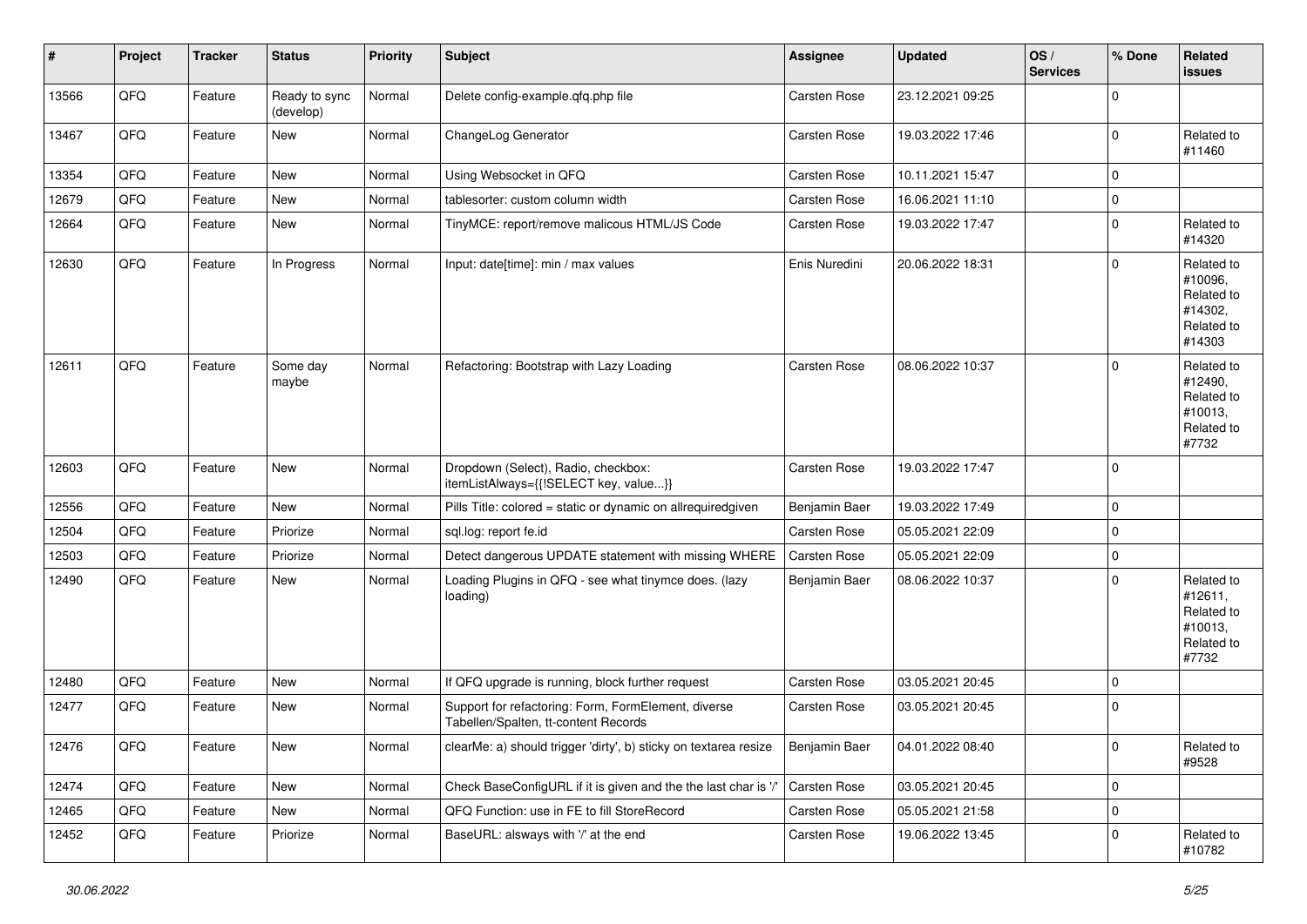| #     | Project | <b>Tracker</b> | <b>Status</b>     | <b>Priority</b> | <b>Subject</b>                                                                                                 | <b>Assignee</b>     | <b>Updated</b>   | OS/<br><b>Services</b> | % Done      | Related<br><b>issues</b>                                                    |
|-------|---------|----------------|-------------------|-----------------|----------------------------------------------------------------------------------------------------------------|---------------------|------------------|------------------------|-------------|-----------------------------------------------------------------------------|
| 12439 | QFQ     | Feature        | In Progress       | Normal          | TinyMCE Paste from Word & Character Count/Limit                                                                | <b>Carsten Rose</b> | 05.05.2021 22:15 |                        | $\Omega$    |                                                                             |
| 12413 | QFQ     | Feature        | New               | Normal          | STORE_TYPO3: enhance for {{be_users.email:T}},<br>{{fe users.email:T}}                                         | Carsten Rose        | 03.05.2021 20:45 |                        | $\Omega$    | Related to<br>#12412,<br>Related to<br>#10012                               |
| 12412 | QFQ     | Feature        | New               | Normal          | Action/Escape qualifier 'e' (empty), '0': if given, an empty<br>string (or '0') will be treated as 'not found' | <b>Carsten Rose</b> | 08.05.2021 09:40 |                        | $\Omega$    | Related to<br>#12413,<br>Related to<br>#10012                               |
| 12400 | QFQ     | Feature        | <b>New</b>        | Normal          | Tutorial ist in QFQ Doku, Wird in der Suche gefunden, es<br>gibt aber kein Menupunkt - Inhalt ueberpruefen     | Carsten Rose        | 03.05.2021 20:45 |                        | $\Omega$    |                                                                             |
| 12337 | QFQ     | Feature        | Some day<br>maybe | Normal          | Database.php: better caching                                                                                   | <b>Carsten Rose</b> | 16.09.2021 15:10 |                        | $\Omega$    |                                                                             |
| 12330 | QFQ     | Feature        | New               | Normal          | Copy to input field / text area / TinyMCE                                                                      | <b>Carsten Rose</b> | 07.04.2021 09:01 |                        | $\mathbf 0$ |                                                                             |
| 12315 | QFQ     | Feature        | Some day<br>maybe | Normal          | Form History (Diffs) / Backups                                                                                 | <b>Carsten Rose</b> | 16.09.2021 15:10 |                        | $\Omega$    |                                                                             |
| 12269 | QFQ     | Feature        | New               | Normal          | 2FA - Login                                                                                                    | Carsten Rose        | 03.05.2021 20:45 |                        | $\Omega$    |                                                                             |
| 12262 | QFQ     | Feature        | ToDo              | Normal          | Form buttons on top: more customable                                                                           | Enis Nuredini       | 17.06.2022 10:44 |                        | $\Omega$    | Related to<br>#13945, Has<br>duplicate<br>#4046, Has<br>duplicate<br>#10080 |
| 12163 | QFQ     | Feature        | <b>New</b>        | Normal          | Checkbox: table wrap                                                                                           | Carsten Rose        | 03.05.2021 20:51 |                        | $\mathbf 0$ |                                                                             |
| 12162 | QFQ     | Feature        | <b>New</b>        | Normal          | FE.type=sendmail: personalized mailing (several mails) via<br>template                                         | Carsten Rose        | 03.05.2021 20:45 |                        | $\Omega$    |                                                                             |
| 12156 | QFQ     | Feature        | <b>New</b>        | Normal          | Form: Optional disable 'leave page'                                                                            |                     | 03.05.2021 20:45 |                        | $\Omega$    |                                                                             |
| 12146 | QFQ     | Feature        | New               | Normal          | Autocron Job: Anzeigen wann der naechste Job ausgefuehrt<br>wird, resp das er nicht ausgefuehrt wird           | <b>Carsten Rose</b> | 15.03.2021 15:23 |                        | $\Omega$    |                                                                             |
| 12135 | QFQ     | Feature        | <b>New</b>        | Normal          | Subrecord: Notiz                                                                                               |                     | 24.04.2021 16:58 |                        | $\Omega$    |                                                                             |
| 12119 | QFQ     | Feature        | <b>New</b>        | Normal          | AS paged: error message missing if there ist no 'r' argument.                                                  | <b>Carsten Rose</b> | 03.05.2021 20:51 |                        | $\Omega$    |                                                                             |
| 12109 | QFQ     | Feature        | New               | Normal          | Donwload Link: Plain, SIP, Persistent Link, Peristent SIP -<br>new notation                                    | Carsten Rose        | 03.05.2021 20:45 |                        | $\Omega$    | Related to<br>#12085                                                        |
| 12039 | QFQ     | Feature        | <b>New</b>        | Normal          | Missing htmlSpecialChar() in pre processing on form submit                                                     |                     | 18.02.2021 00:09 |                        | $\Omega$    | Related to<br>#14320                                                        |
| 12038 | QFQ     | Feature        | <b>New</b>        | Normal          | a) STORE_VAR: filenameOnlyStripUniq, b) SP:<br>QSTRIPUNIQ()                                                    |                     | 17.02.2021 23:55 |                        | $\Omega$    |                                                                             |
| 12024 | QFQ     | Feature        | <b>New</b>        | Normal          | Excel Export: text columns by default decode<br>htmlspeciachar()                                               | Carsten Rose        | 17.02.2021 23:55 |                        | $\Omega$    | Related to<br>#12022                                                        |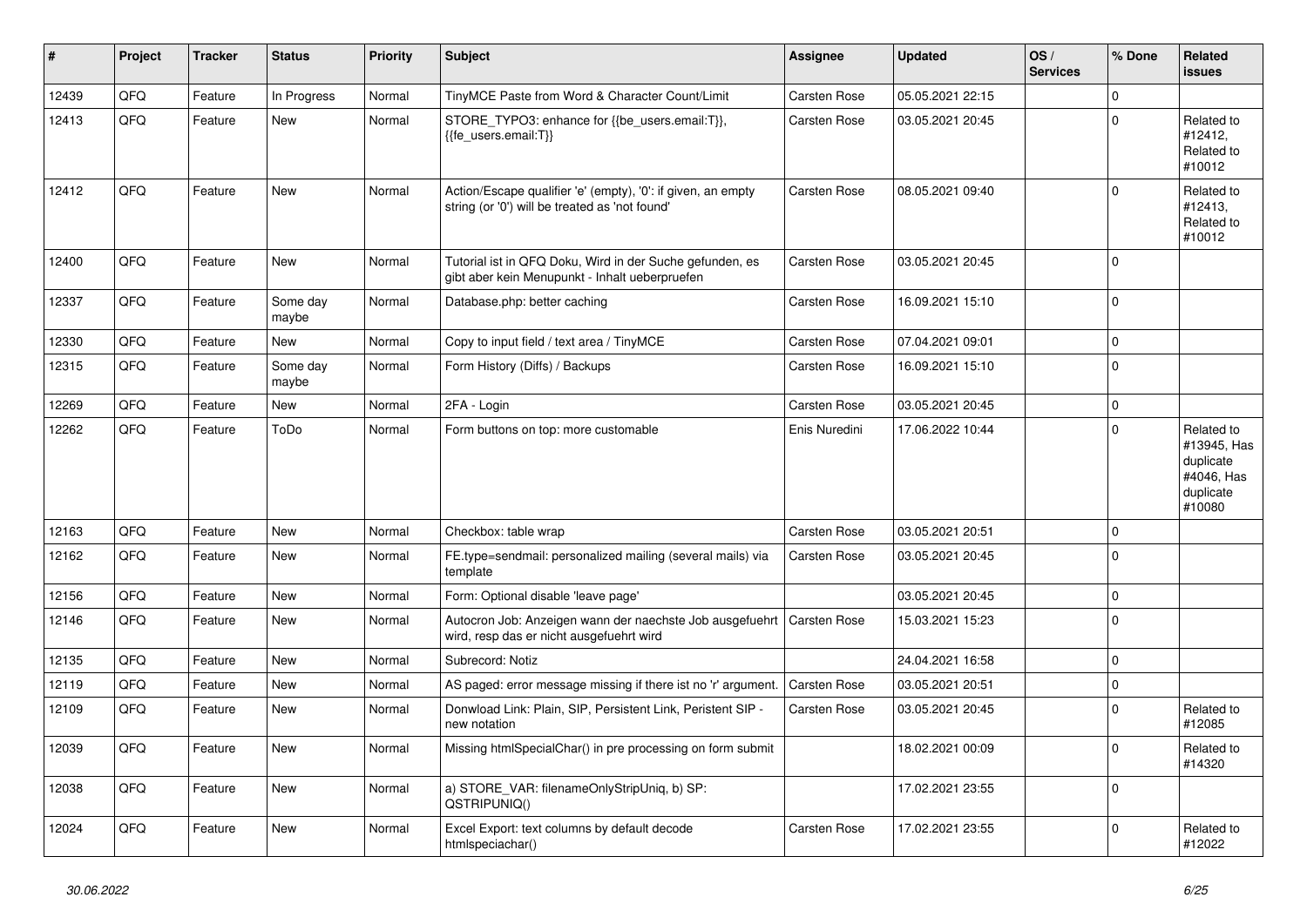| #     | Project | <b>Tracker</b> | <b>Status</b>     | <b>Priority</b> | <b>Subject</b>                                                                                       | <b>Assignee</b>                                        | <b>Updated</b>   | OS/<br><b>Services</b> | % Done      | Related<br>issues                            |                      |
|-------|---------|----------------|-------------------|-----------------|------------------------------------------------------------------------------------------------------|--------------------------------------------------------|------------------|------------------------|-------------|----------------------------------------------|----------------------|
| 12023 | QFQ     | Feature        | <b>New</b>        | Normal          | MySQL Stored Precdure: QDECODESPECIALCHAR()                                                          | Carsten Rose                                           | 16.02.2021 11:16 |                        | 0           | Related to<br>#12022                         |                      |
| 11980 | QFQ     | Feature        | In Progress       | Normal          | protected verzeichnis MUSS geschützt werden                                                          | <b>Carsten Rose</b>                                    | 07.09.2021 13:30 |                        | $\mathbf 0$ |                                              |                      |
| 11955 | QFQ     | Feature        | <b>New</b>        | Normal          | subrecord: new title option to set <th> attributes - e.g. to<br/>customize tablesorter options.</th> | attributes - e.g. to<br>customize tablesorter options. | Carsten Rose     | 03.05.2021 20:47       |             | $\mathbf 0$                                  | Related to<br>#11775 |
| 11892 | QFQ     | Feature        | New               | Normal          | tablesorter: columns with links are hard to order - new<br>qualifier 'Y: <ord>'</ord>                | Enis Nuredini                                          | 23.03.2022 09:22 |                        | $\mathbf 0$ |                                              |                      |
| 11775 | QFQ     | Feature        | <b>New</b>        | Normal          | Subrecord Tooltip pro Feld                                                                           | Carsten Rose                                           | 18.12.2020 15:22 |                        | $\mathbf 0$ | Related to<br>#11955                         |                      |
| 11747 | QFQ     | Feature        | <b>New</b>        | Normal          | Maintenance Page with Redirect                                                                       | <b>Carsten Rose</b>                                    | 03.05.2021 20:47 |                        | $\mathbf 0$ | Related to<br>#11741                         |                      |
| 11716 | QFQ     | Feature        | <b>New</b>        | Normal          | Form an beliebiger Stelle im Report anzeigen                                                         |                                                        | 09.12.2020 09:47 |                        | $\mathbf 0$ |                                              |                      |
| 11702 | QFQ     | Feature        | New               | Normal          | HTML Special Char makes no sense for 'allbut' if '&' is<br>forbidden                                 | Carsten Rose                                           | 07.12.2021 16:35 |                        | $\mathbf 0$ | Related to<br>#5112,<br>Related to<br>#14320 |                      |
| 11535 | QFQ     | Feature        | <b>New</b>        | Normal          | Ability to create SQL columns in frontend QFQ forms                                                  |                                                        | 17.11.2020 12:11 |                        | $\mathbf 0$ |                                              |                      |
| 11534 | QFQ     | Feature        | <b>New</b>        | Normal          | Report: Action on selected rows - Table batchprocessing<br>feature                                   |                                                        | 18.11.2020 08:15 |                        | $\Omega$    |                                              |                      |
| 11523 | QFQ     | Feature        | New               | Normal          | Mit dynamic Update erkennen, ob Upload gemacht wurde                                                 | <b>Carsten Rose</b>                                    | 13.11.2020 15:07 |                        | $\mathbf 0$ | Related to<br>#9533                          |                      |
| 11516 | QFQ     | Feature        | <b>New</b>        | Normal          | Multi Page Form (Previous/Next Buttons)                                                              | Carsten Rose                                           | 16.03.2021 17:52 |                        | 0           |                                              |                      |
| 11504 | QFQ     | Feature        | New               | Normal          | Dynamic Update: Button text update for 'Save',' Close' &<br>'Delete'                                 | <b>Carsten Rose</b>                                    | 12.11.2020 23:44 |                        | $\mathbf 0$ |                                              |                      |
| 11460 | QFQ     | Feature        | <b>New</b>        | Normal          | Easier creation of changelog: gitchangelog                                                           | <b>Carsten Rose</b>                                    | 12.06.2021 10:20 |                        | $\mathbf 0$ | Related to<br>#13467                         |                      |
| 11323 | QFQ     | Feature        | Some day<br>maybe | Normal          | Report Frontend Editor Modal + Codemirror                                                            | <b>Carsten Rose</b>                                    | 16.09.2021 15:10 |                        | $\mathbf 0$ | Related to<br>#11036                         |                      |
| 11322 | QFQ     | Feature        | Some day<br>maybe | Normal          | Form Element JSON - (multiline parameter field)                                                      | <b>Carsten Rose</b>                                    | 16.09.2021 15:10 |                        | 0           |                                              |                      |
| 11320 | QFQ     | Feature        | Priorize          | Normal          | Typo3 Version 10 support                                                                             | <b>Carsten Rose</b>                                    | 05.05.2021 22:09 |                        | $\pmb{0}$   |                                              |                      |
| 11217 | QFQ     | Feature        | Some day<br>maybe | Normal          | <b>Extend Script Functionality</b>                                                                   | <b>Carsten Rose</b>                                    | 16.09.2021 15:10 |                        | $\mathbf 0$ |                                              |                      |
| 11080 | QFQ     | Feature        | <b>New</b>        | Normal          | Send MQTT messages                                                                                   | <b>Carsten Rose</b>                                    | 29.08.2020 19:49 |                        | $\pmb{0}$   |                                              |                      |
| 11076 | QFQ     | Feature        | In Progress       | Normal          | SELECT  AS _websocket                                                                                | Carsten Rose                                           | 30.08.2020 17:49 |                        | $\pmb{0}$   |                                              |                      |
| 11036 | QFQ     | Feature        | Some day<br>maybe | Normal          | inline report editor permissions                                                                     | Carsten Rose                                           | 16.09.2021 15:09 |                        | $\mathbf 0$ | Related to<br>#11323                         |                      |
| 10996 | QFQ     | Feature        | New               | Normal          | Download video via sip: no seek                                                                      | Carsten Rose                                           | 12.08.2020 14:18 |                        | $\pmb{0}$   |                                              |                      |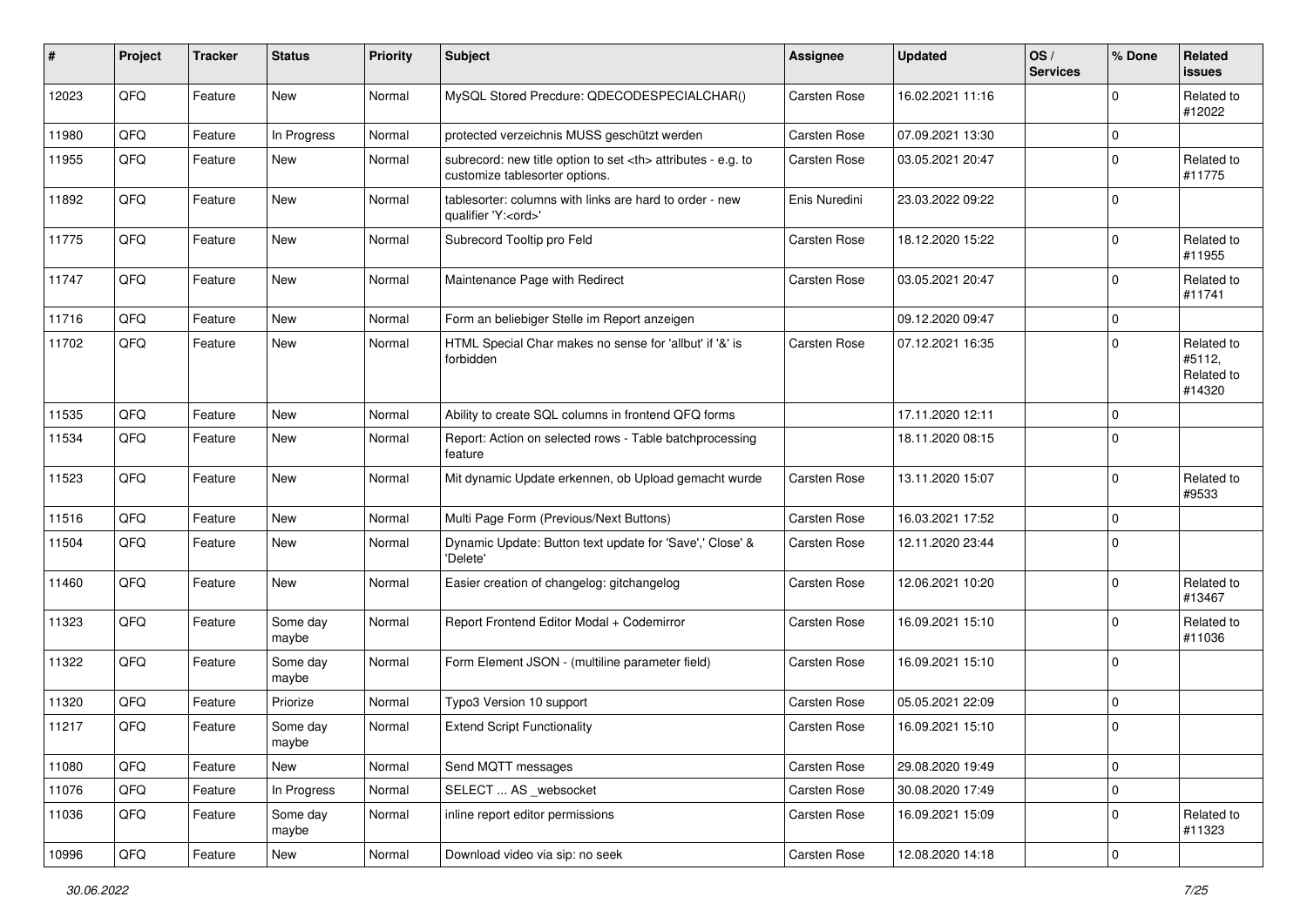| #     | Project | <b>Tracker</b> | <b>Status</b>     | <b>Priority</b> | <b>Subject</b>                                                                           | <b>Assignee</b>     | <b>Updated</b>   | OS/<br><b>Services</b> | % Done      | Related<br>issues                            |
|-------|---------|----------------|-------------------|-----------------|------------------------------------------------------------------------------------------|---------------------|------------------|------------------------|-------------|----------------------------------------------|
| 10979 | QFQ     | Feature        | <b>New</b>        | Normal          | Ajax Calls an API - dataReport                                                           | Carsten Rose        | 11.05.2022 12:15 |                        | $\Omega$    |                                              |
| 10976 | QFQ     | Feature        | <b>New</b>        | Normal          | Excel Export Verbesserungen                                                              | <b>Carsten Rose</b> | 06.08.2020 10:56 |                        | $\Omega$    |                                              |
| 10874 | QFQ     | Feature        | New               | Normal          | Erstellen eines Foreign Keys in der Tabelle "FormElement"                                |                     | 13.07.2020 10:11 |                        | $\mathbf 0$ |                                              |
| 10819 | QFQ     | Feature        | New               | Normal          | Persistent SIP - second try                                                              | <b>Carsten Rose</b> | 29.06.2020 23:02 |                        | $\Omega$    | Related to<br>#6261                          |
| 10782 | QFQ     | Feature        | Feedback          | Normal          | Tiny MCE: Image Upload                                                                   | Enis Nuredini       | 16.05.2022 23:16 |                        | $\Omega$    | Related to<br>#12452                         |
| 10763 | QFQ     | Feature        | New               | Normal          | form accessed and submitted despite logout?                                              |                     | 16.06.2020 11:43 |                        | $\Omega$    |                                              |
| 10745 | QFQ     | Feature        | Some day<br>maybe | Normal          | Tablesorter Excel Export                                                                 | <b>Carsten Rose</b> | 16.09.2021 15:09 |                        | $\Omega$    |                                              |
| 10738 | QFQ     | Feature        | Some day<br>maybe | Normal          | CORS headers for external API requests                                                   |                     | 10.06.2020 14:00 |                        | $\Omega$    |                                              |
| 10716 | QFQ     | Feature        | Some day<br>maybe | Normal          | Business Logic mit Externen Skripten                                                     | <b>Carsten Rose</b> | 16.09.2021 15:10 |                        | $\Omega$    | Related to<br>#10713,<br>Related to<br>#8217 |
| 10714 | QFQ     | Feature        | <b>New</b>        | Normal          | multi Table Form                                                                         | <b>Carsten Rose</b> | 16.03.2021 18:44 |                        | $\Omega$    |                                              |
| 10593 | QFQ     | Feature        | New               | Normal          | label2: text behind input element                                                        | <b>Carsten Rose</b> | 16.05.2020 10:57 |                        | $\Omega$    |                                              |
| 10569 | QFQ     | Feature        | Priorize          | Normal          | link _blank more safe                                                                    | Enis Nuredini       | 25.03.2022 12:44 |                        | $\Omega$    |                                              |
| 10463 | QFQ     | Feature        | New               | Normal          | Report_link: expliztes setzen von HTML Tags (Bedarf fuer<br>'data-selenium' & 'id')      | Enis Nuredini       | 23.03.2022 09:23 |                        | $\Omega$    | Related to<br>#7648                          |
| 10443 | QFQ     | Feature        | In Progress       | Normal          | Konzept _api / _live                                                                     | <b>Carsten Rose</b> | 07.05.2020 09:39 |                        | $\Omega$    |                                              |
| 10384 | QFQ     | Feature        | <b>New</b>        | Normal          | Parameter Exchange QFQ Instances                                                         |                     | 07.05.2020 09:38 |                        | 0           |                                              |
| 10345 | QFQ     | Feature        | New               | Normal          | Templates - Patterns QFQ Style                                                           |                     | 03.05.2021 21:01 |                        | $\Omega$    | Related to<br>#10713                         |
| 10124 | QFQ     | Feature        | Feedback          | Normal          | qfq AAI-Login                                                                            | Karin Niffeler      | 07.05.2020 09:36 |                        | $\Omega$    |                                              |
| 10119 | QFQ     | Feature        | New               | Normal          | Dropdown (selectlist) & TypeAhead: format and catagorize<br>list                         | <b>Carsten Rose</b> | 07.05.2020 09:36 |                        | $\Omega$    |                                              |
| 10116 | QFQ     | Feature        | Some day<br>maybe | Normal          | TypeAhead: Tag - show inside 'input' element                                             | Carsten Rose        | 16.09.2021 15:09 |                        | $\mathbf 0$ |                                              |
| 10095 | QFQ     | Feature        | Some day<br>maybe | Normal          | Generic Gitlab Integration into QFQ                                                      | <b>Carsten Rose</b> | 16.09.2021 15:10 |                        | $\mathbf 0$ |                                              |
| 10080 | QFQ     | Feature        | New               | Normal          | Popup on 'save' / 'close': configure dialog (answer<br>yes/no/cancle/)                   | Carsten Rose        | 28.03.2021 20:52 |                        | 0           | Is duplicate<br>of #12262                    |
| 10015 | QFQ     | Feature        | Priorize          | Normal          | Monospace in Textarea                                                                    | Carsten Rose        | 03.02.2020 13:40 |                        | 0           |                                              |
| 10014 | QFQ     | Feature        | New               | Normal          | Manual.rst: describe behaviour and process order of<br>fillStoreVar, slaveId, sqlBefore, | Carsten Rose        | 01.02.2020 22:31 |                        | $\mathbf 0$ |                                              |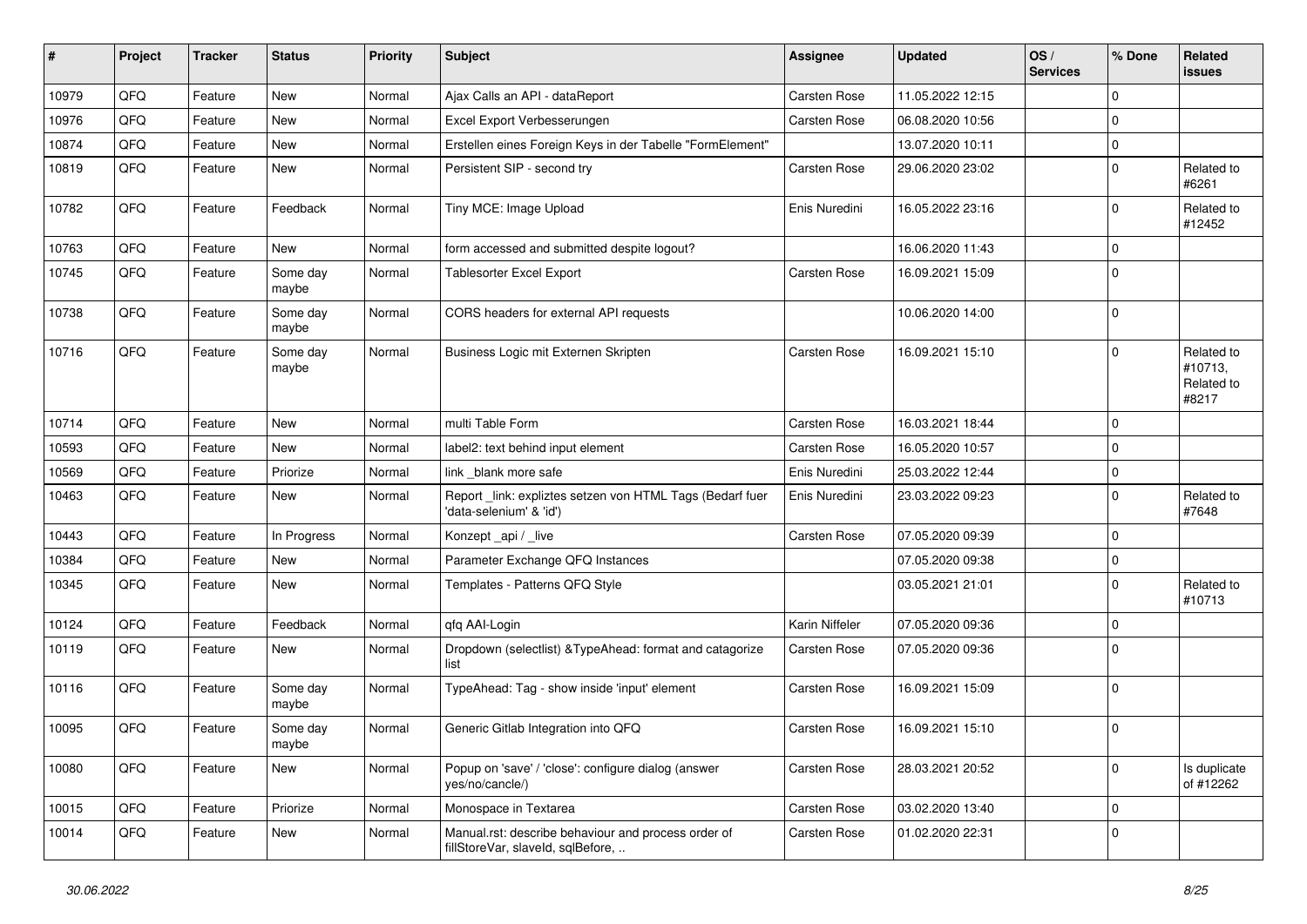| $\sharp$ | Project | <b>Tracker</b> | <b>Status</b>     | Priority | <b>Subject</b>                                                                                                                        | Assignee            | <b>Updated</b>   | OS/<br><b>Services</b> | % Done      | Related<br><b>issues</b>                                               |
|----------|---------|----------------|-------------------|----------|---------------------------------------------------------------------------------------------------------------------------------------|---------------------|------------------|------------------------|-------------|------------------------------------------------------------------------|
| 10013    | QFQ     | Feature        | Some day<br>maybe | Normal   | FE.typ=editor: CodeMirror                                                                                                             | Carsten Rose        | 08.06.2022 10:37 |                        | $\Omega$    | Related to<br>#12611,<br>Related to<br>#12490,<br>Related to<br>#7732  |
| 10012    | QFQ     | Feature        | Priorize          | Normal   | redirectAllMailTo: {{beEmail:T}}                                                                                                      | Carsten Rose        | 08.05.2021 09:54 |                        | $\mathbf 0$ | Related to<br>#12412,<br>Related to<br>#12413.<br>Related to<br>#10011 |
| 10011    | QFQ     | Feature        | Priorize          | Normal   | Offer new STORE_TYPO3 Variable 'beUser', 'beEmail'                                                                                    | Carsten Rose        | 08.05.2021 09:51 |                        | $\Omega$    | Related to<br>#10012,<br>Related to<br>#12511                          |
| 10005    | QFQ     | Feature        | Priorize          | Normal   | Report / special column name:  AS _calendar                                                                                           | Carsten Rose        | 03.06.2020 17:28 |                        | $\mathbf 0$ |                                                                        |
| 10003    | QFQ     | Feature        | Priorize          | Normal   | fieldset: stronger visualize group                                                                                                    | Benjamin Baer       | 12.02.2020 08:13 |                        | $\Omega$    |                                                                        |
| 9983     | QFQ     | Feature        | New               | Normal   | Report Notation: new keyword 'range'                                                                                                  | Carsten Rose        | 01.02.2020 15:55 |                        | $\mathbf 0$ |                                                                        |
| 9968     | QFQ     | Feature        | Priorize          | Normal   | Tooltip in Links for Developer                                                                                                        | Carsten Rose        | 01.02.2020 23:17 |                        | $\mathbf 0$ |                                                                        |
| 9928     | QFQ     | Feature        | Priorize          | Normal   | SpecialColumnName: a) Deprecated: ' AS "_+tag "', b)<br>New: ' AS "_ <tag1><tag2>"'</tag2></tag1>                                     | Carsten Rose        | 01.02.2020 23:17 |                        | $\mathbf 0$ | Related to<br>#9929                                                    |
| 9927     | QFQ     | Feature        | New               | Normal   | QFQ Update: a) Update nur machen wenn BE User<br>eingeloggt ist., b) Bei Fehler genaue Meldung welcher<br>Updateschritt Probleme hat. | <b>Carsten Rose</b> | 22.01.2020 12:59 |                        | $\mathbf 0$ |                                                                        |
| 9900     | QFQ     | Feature        | Priorize          | Normal   | Generic API Call: tt-content record >> JSON                                                                                           | Carsten Rose        | 01.02.2020 10:13 |                        | $\mathbf 0$ |                                                                        |
| 9853     | QFQ     | Feature        | New               | Normal   | Check das SQL / QFQ / Mail Logfile geschrieben wird                                                                                   |                     | 09.01.2020 11:15 |                        | $\mathbf 0$ |                                                                        |
| 9811     | QFQ     | Feature        | <b>New</b>        | Normal   | Report: tag every n'th row                                                                                                            | Carsten Rose        | 01.02.2020 23:22 |                        | $\mathbf 0$ |                                                                        |
| 9781     | QFQ     | Feature        | New               | Normal   | Button: CSS class to make buttons smaller                                                                                             | Carsten Rose        | 01.02.2020 23:22 |                        | $\mathbf 0$ |                                                                        |
| 9777     | QFQ     | Feature        | New               | Normal   | Logging QFQ Variables                                                                                                                 | Carsten Rose        | 16.12.2019 17:17 |                        | $\mathbf 0$ |                                                                        |
| 9707     | QFQ     | Feature        | New               | Normal   | SIP security: encode pageld and check pageld on decode                                                                                | Carsten Rose        | 01.02.2020 23:22 |                        | $\mathbf 0$ |                                                                        |
| 9706     | QFQ     | Feature        | New               | Normal   | Multi File Upload (hidden template group)                                                                                             | Carsten Rose        | 01.02.2020 23:22 |                        | $\Omega$    | Related to<br>#7521,<br>Related to<br>#5562,<br>Related to<br>#13330   |
| 9704     | QFG     | Feature        | Some day<br>maybe | Normal   | Thumbnails Generieren beim Splitten von PDF Files                                                                                     | Carsten Rose        | 11.12.2019 16:01 |                        | $\mathbf 0$ |                                                                        |
| 9668     | QFQ     | Feature        | Priorize          | Normal   | Form.mode: rename 'hidden' to 'hide'                                                                                                  | Carsten Rose        | 05.05.2021 22:14 |                        | 0           | Related to<br>#6437                                                    |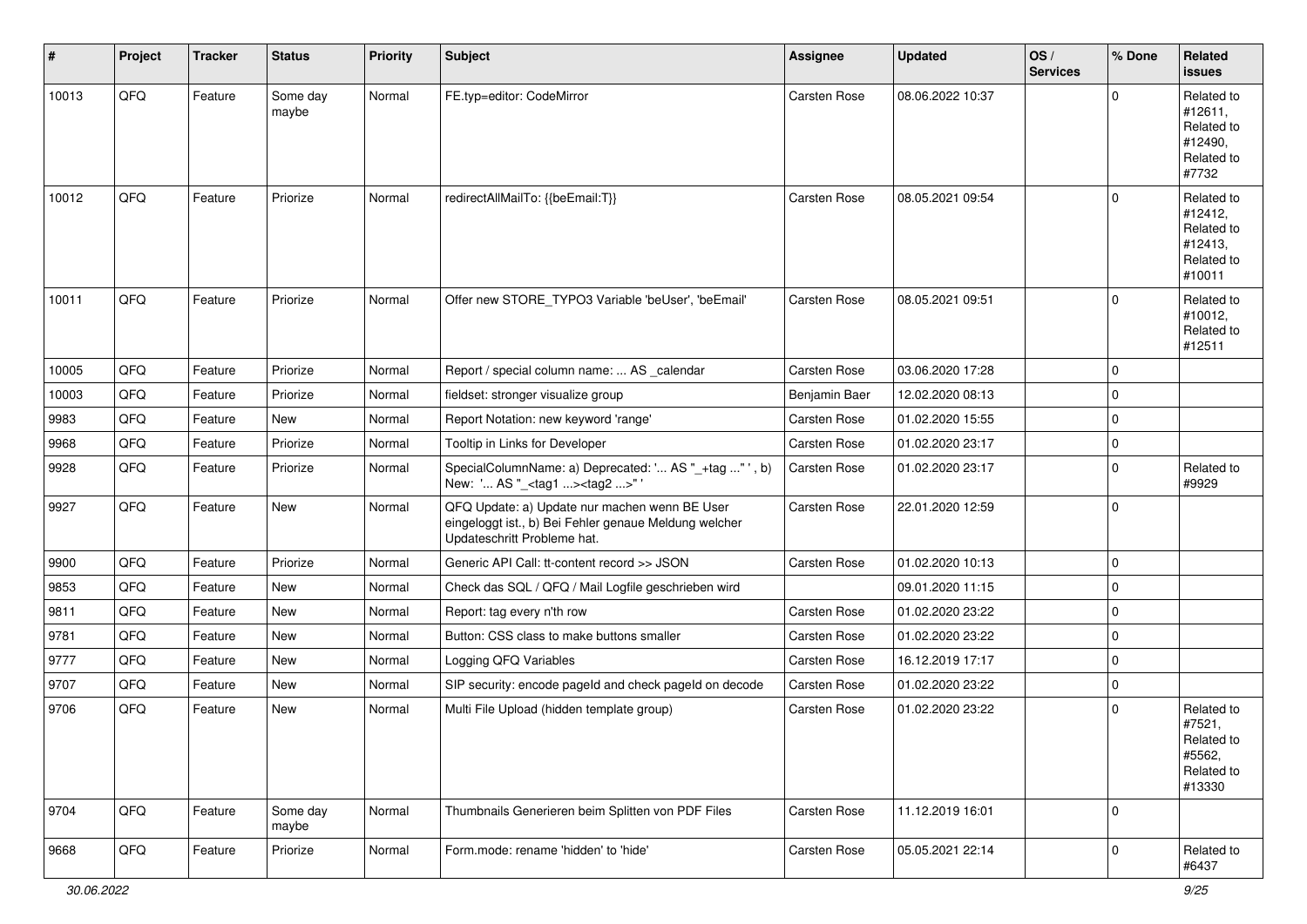| #    | Project | <b>Tracker</b> | <b>Status</b>     | <b>Priority</b> | Subject                                                                         | Assignee      | <b>Updated</b>   | OS/<br><b>Services</b> | % Done      | Related<br>issues   |
|------|---------|----------------|-------------------|-----------------|---------------------------------------------------------------------------------|---------------|------------------|------------------------|-------------|---------------------|
| 9602 | QFQ     | Feature        | New               | Normal          | Form definition as JSON                                                         | Carsten Rose  | 01.02.2020 23:21 |                        | $\Omega$    | Related to<br>#9600 |
| 9579 | QFQ     | Feature        | Some day<br>maybe | Normal          | Multiform with Process Row                                                      | Carsten Rose  | 11.12.2019 16:01 |                        | $\mathbf 0$ |                     |
| 9537 | QFQ     | Feature        | New               | Normal          | FormEditor: Edit fieldset in FrontEnd                                           | Carsten Rose  | 01.02.2020 23:22 |                        | $\Omega$    |                     |
| 9394 | QFQ     | Feature        | Priorize          | Normal          | REST: allow for non numerical ids in get requests                               | Carsten Rose  | 05.05.2021 22:10 |                        | $\mathbf 0$ |                     |
| 9352 | QFQ     | Feature        | New               | Normal          | FE 'Native' fire slaveld, sqlAfter, sqlIns                                      | Carsten Rose  | 01.02.2020 23:22 |                        | $\Omega$    |                     |
| 9348 | QFQ     | Feature        | <b>New</b>        | Normal          | defaultThumbnailSize: pre render thumbnails                                     | Carsten Rose  | 12.06.2021 09:05 |                        | $\mathbf 0$ |                     |
| 9346 | QFQ     | Feature        | Priorize          | Normal          | beforeSave: check if an upload is given                                         | Carsten Rose  | 11.06.2021 21:18 |                        | $\mathbf 0$ |                     |
| 9221 | QFQ     | Feature        | New               | Normal          | typeAhead: Zeichenlimite ausschalten                                            | Carsten Rose  | 29.06.2022 22:36 |                        | $\Omega$    |                     |
| 9208 | QFQ     | Feature        | New               | Normal          | Manage 'recent' records                                                         | Carsten Rose  | 01.02.2020 23:22 |                        | $\mathbf 0$ |                     |
| 9136 | QFQ     | Feature        | New               | Normal          | Create ZIP files with dynamic PDFs                                              | Carsten Rose  | 01.02.2020 23:22 |                        | $\Omega$    |                     |
| 9135 | QFQ     | Feature        | Priorize          | Normal          | Progress Bar generic / replace old hourglass download<br>popup                  | Benjamin Baer | 03.01.2022 07:43 |                        | $\Omega$    |                     |
| 9130 | QFQ     | Feature        | Some day<br>maybe | Normal          | tablesorter: Automatic Row numbering / Zeilenummer                              | Benjamin Baer | 01.02.2020 23:22 |                        | $\mathbf 0$ |                     |
| 9129 | QFQ     | Feature        | New               | Normal          | sqlValidate: Message as notification, not as error                              | Carsten Rose  | 01.02.2020 23:22 |                        | $\mathbf 0$ | Related to<br>#9128 |
| 9128 | QFQ     | Feature        | New               | Normal          | Error Message: not replaced variables- a) replace back to<br>'{{', b) underline | Carsten Rose  | 01.02.2020 23:22 |                        | $\mathbf 0$ | Related to<br>#9129 |
| 8975 | QFQ     | Feature        | New               | Normal          | Report Notation: 2.0                                                            | Carsten Rose  | 01.02.2020 23:22 |                        | $\Omega$    | Related to<br>#8963 |
| 8963 | QFQ     | Feature        | Priorize          | Normal          | Setting values in a store: flexible way                                         | Carsten Rose  | 05.05.2021 22:10 |                        | $\mathbf 0$ | Related to<br>#8975 |
| 8894 | QFQ     | Feature        | Some day<br>maybe | Normal          | Documentation Tags Usable in QFQ Application                                    | Carsten Rose  | 11.12.2019 16:01 |                        | $\Omega$    |                     |
| 8892 | QFQ     | Feature        | Some day<br>maybe | Normal          | Display and Edit SQL Comments in Form Editor                                    | Carsten Rose  | 11.12.2019 16:01 |                        | $\Omega$    |                     |
| 8806 | QFQ     | Feature        | New               | Normal          | SQL Function nl2br                                                              | Carsten Rose  | 01.02.2020 23:22 |                        | $\mathbf 0$ |                     |
| 8719 | QFQ     | Feature        | New               | Normal          | extraButtonLock: add support for 0/1                                            | Carsten Rose  | 01.02.2020 23:22 |                        | $\mathbf 0$ |                     |
| 8702 | QFQ     | Feature        | New               | Normal          | Load Record which is locked: missing user info                                  | Carsten Rose  | 11.12.2019 16:16 |                        | $\Omega$    | Related to<br>#9789 |
| 8586 | QFQ     | Feature        | Some day<br>maybe | Normal          | QFQ: Enhance Error message for 'record not found'                               | Carsten Rose  | 16.09.2021 15:10 |                        | $\mathbf 0$ |                     |
| 8585 | QFQ     | Feature        | Priorize          | Normal          | Enhance Error message for 'unknown form'                                        | Carsten Rose  | 01.02.2020 10:13 |                        | $\mathbf 0$ |                     |
| 8584 | QFQ     | Feature        | Priorize          | Normal          | FE 'Action' - never assign to Container (except Template<br>Group)              | Carsten Rose  | 01.02.2020 10:13 |                        | $\mathbf 0$ |                     |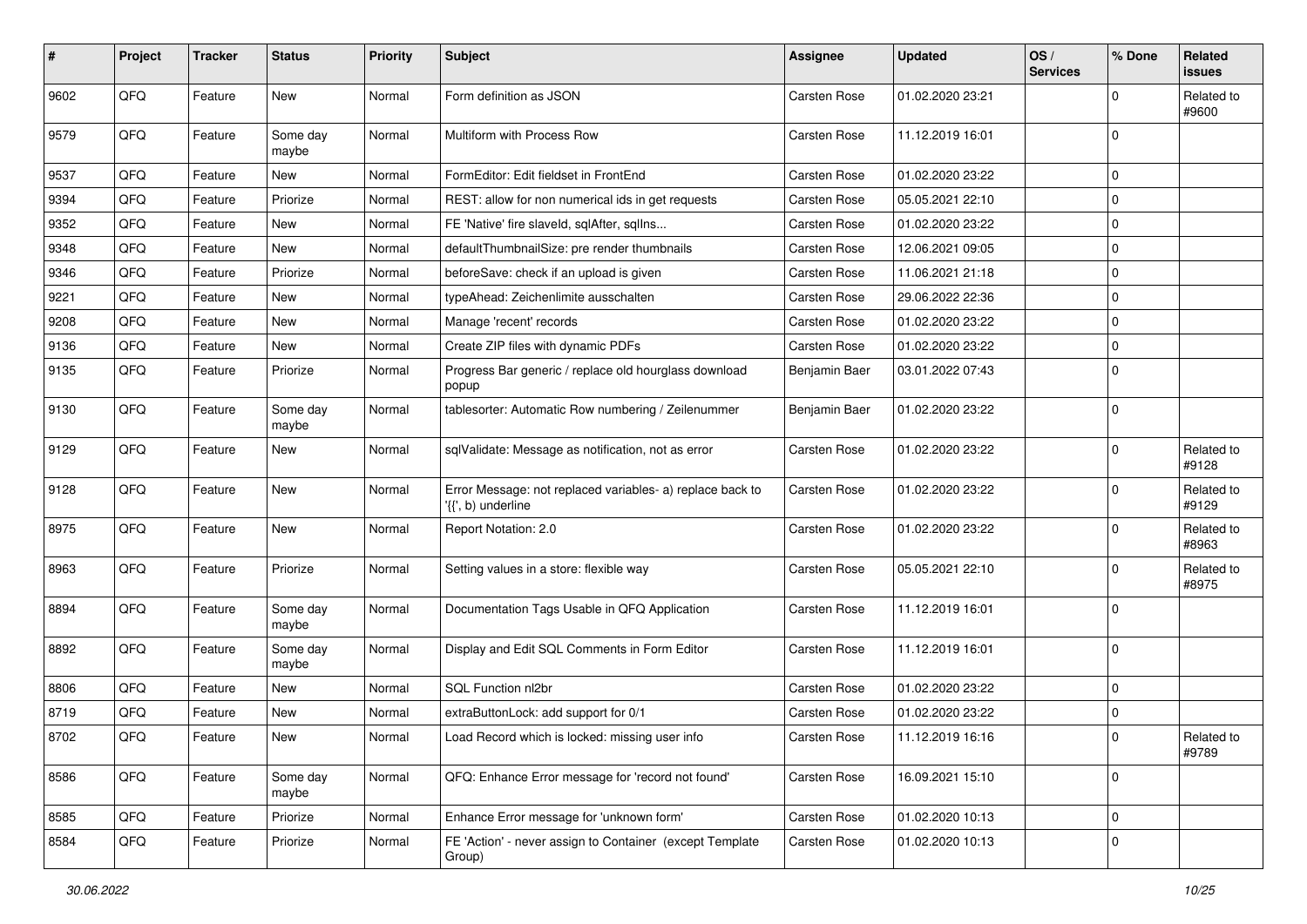| $\vert$ # | Project | <b>Tracker</b> | <b>Status</b>     | <b>Priority</b> | <b>Subject</b>                                                                                         | <b>Assignee</b>     | <b>Updated</b>   | OS/<br><b>Services</b> | % Done   | Related<br><b>issues</b>                                               |
|-----------|---------|----------------|-------------------|-----------------|--------------------------------------------------------------------------------------------------------|---------------------|------------------|------------------------|----------|------------------------------------------------------------------------|
| 8520      | QFQ     | Feature        | Some day<br>maybe | Normal          | Bring QFQ to Composer                                                                                  | <b>Carsten Rose</b> | 16.09.2021 15:10 |                        | $\Omega$ |                                                                        |
| 8336      | QFQ     | Feature        | New               | Normal          | Form > modified > Close New: a) Optional disable popup, b)<br>custom text, c) mode on save: close stay | <b>Carsten Rose</b> | 01.02.2020 23:22 |                        | $\Omega$ | Related to<br>#8335                                                    |
| 8277      | QFQ     | Feature        | Priorize          | Normal          | fe.parameter.default=                                                                                  | Carsten Rose        | 01.02.2020 23:17 |                        | $\Omega$ | Related to<br>#8113                                                    |
| 8217      | QFQ     | Feature        | <b>New</b>        | Normal          | if-elseif-else construct                                                                               | Carsten Rose        | 16.03.2021 18:41 |                        | $\Omega$ | Related to<br>#10716                                                   |
| 8187      | QFQ     | Feature        | <b>New</b>        | Normal          | Subrecord: enable/hide new button - make new/edit/delete<br>customizeable.                             | <b>Carsten Rose</b> | 06.03.2021 18:44 |                        | $\Omega$ | Related to<br>#11326                                                   |
| 8101      | QFQ     | Feature        | Some day<br>maybe | Normal          | Password hash: support further hashing methods                                                         | <b>Carsten Rose</b> | 16.09.2021 15:10 |                        | $\Omega$ |                                                                        |
| 8089      | QFQ     | Feature        | <b>New</b>        | Normal          | Copy/Paste for FormElements                                                                            | Carsten Rose        | 01.02.2020 23:22 |                        | $\Omega$ |                                                                        |
| 8056      | QFQ     | Feature        | Some day<br>maybe | Normal          | Termin Organisation (Reservation)                                                                      |                     | 01.02.2020 23:19 |                        | $\Omega$ | Related to<br>#8658                                                    |
| 8044      | QFQ     | Feature        | Priorize          | Normal          | Transaction: a) Form, b) Report                                                                        | Carsten Rose        | 05.05.2021 22:14 |                        | $\Omega$ | Related to<br>#8043                                                    |
| 8034      | QFQ     | Feature        | Priorize          | Normal          | FormElement 'data': 22.22.2222 should not be accepted                                                  | Carsten Rose        | 01.02.2020 10:13 |                        | $\Omega$ |                                                                        |
| 7965      | QFQ     | Feature        | Priorize          | Normal          | Input type 'text' with visual format - currency                                                        | Benjamin Baer       | 03.01.2022 07:45 |                        | $\Omega$ |                                                                        |
| 7924      | QFQ     | Feature        | <b>New</b>        | Normal          | Radio/Checkbox with Tooltip                                                                            | <b>Carsten Rose</b> | 01.02.2020 23:22 |                        | $\Omega$ |                                                                        |
| 7921      | QFO     | Feature        | Some day<br>maybe | Normal          | Rest API Export: URL kuerzer machen                                                                    |                     | 01.02.2020 23:19 |                        | $\Omega$ |                                                                        |
| 7920      | QFQ     | Feature        | <b>New</b>        | Normal          | FE: Syntax Highlight, Zeinlenumbruch                                                                   | <b>Carsten Rose</b> | 01.02.2020 10:03 |                        | $\Omega$ |                                                                        |
| 7812      | QFQ     | Feature        | New               | Normal          | FE 'Subrecord' - new option 'subrecordShowFilter',<br>'subrecordPaging'                                | Carsten Rose        | 01.02.2020 23:22 |                        | $\Omega$ |                                                                        |
| 7732      | QFQ     | Feature        | Some day<br>maybe | Normal          | Javascript: Lazy Loading der add on libs                                                               | Benjamin Baer       | 08.06.2022 10:38 |                        | $\Omega$ | Related to<br>#12611,<br>Related to<br>#12490,<br>Related to<br>#10013 |
| 7730      | QFQ     | Feature        | Priorize          | Normal          | SELECT Box: title in between                                                                           | Benjamin Baer       | 01.02.2020 23:22 |                        | $\Omega$ |                                                                        |
| 7683      | QFQ     | Feature        | New               | Normal          | Special column names in '{{ SELECT  AS _link }}' should<br>be detected                                 | Carsten Rose        | 01.02.2020 23:21 |                        | $\Omega$ |                                                                        |
| 7681      | QFQ     | Feature        | New               | Normal          | Optional switch off 'check for modified record'                                                        | <b>Carsten Rose</b> | 01.02.2020 23:21 |                        | $\Omega$ |                                                                        |
| 7660      | QFQ     | Feature        | New               | Normal          | IMAP: import mails to DB, move / delete mails                                                          | Carsten Rose        | 01.02.2020 09:52 |                        | $\Omega$ |                                                                        |
| 7630      | QFQ     | Feature        | Priorize          | Normal          | detailed error message for simple upload                                                               | <b>Carsten Rose</b> | 01.02.2020 10:13 |                        | $\Omega$ |                                                                        |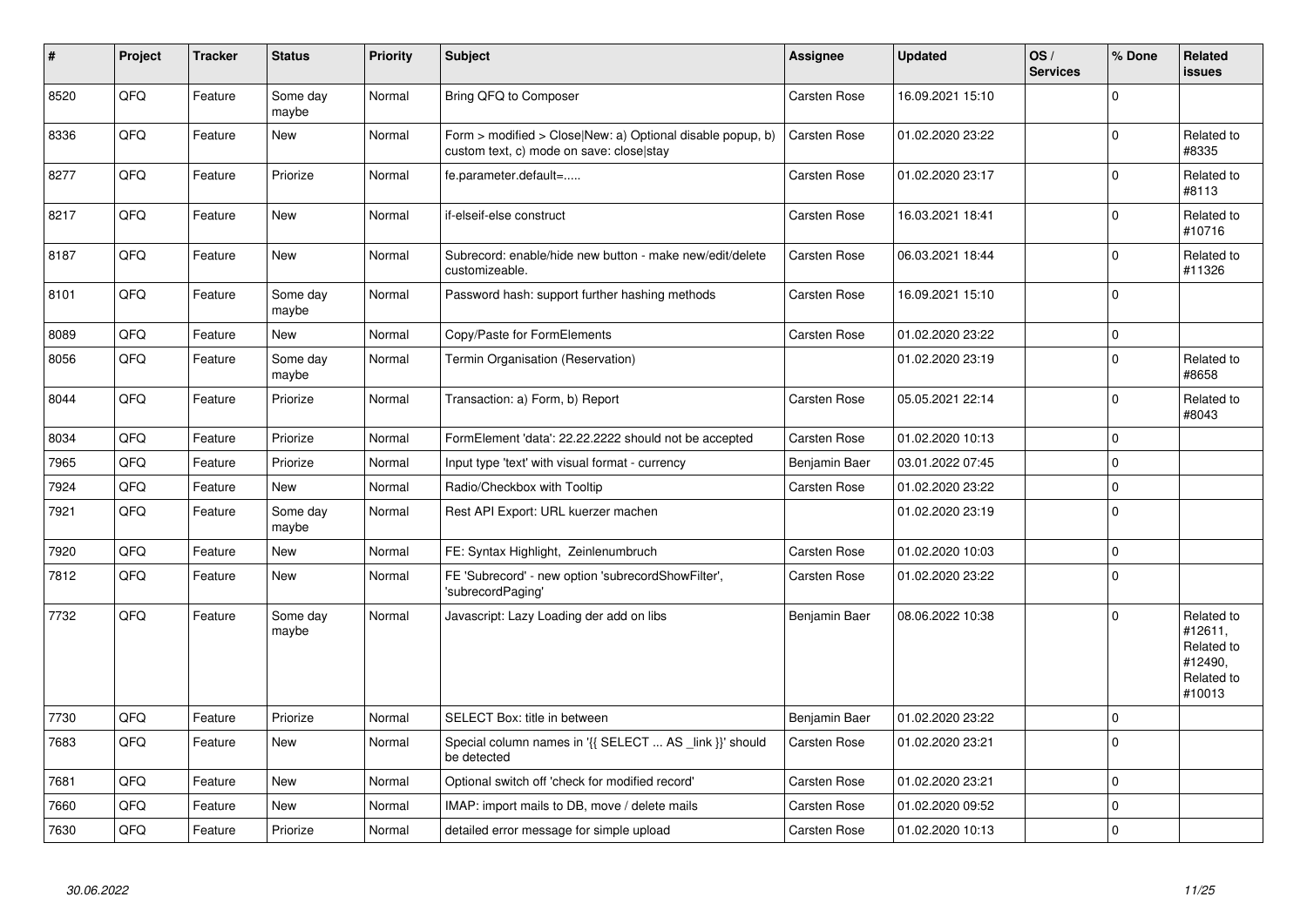| $\vert$ # | Project | <b>Tracker</b> | <b>Status</b>     | <b>Priority</b> | <b>Subject</b>                                                                                 | Assignee            | <b>Updated</b>   | OS/<br><b>Services</b> | % Done      | Related<br>issues      |
|-----------|---------|----------------|-------------------|-----------------|------------------------------------------------------------------------------------------------|---------------------|------------------|------------------------|-------------|------------------------|
| 7522      | QFQ     | Feature        | Priorize          | Normal          | Inserting default index.html to folder (Avoid Apache<br>Indexing)                              | Carsten Rose        | 01.02.2020 10:13 |                        | $\mathbf 0$ |                        |
| 7521      | QFQ     | Feature        | New               | Normal          | TemplateGroup: fe.type=upload                                                                  | <b>Carsten Rose</b> | 01.02.2020 23:21 |                        | $\mathbf 0$ | Related to<br>#9706    |
| 7520      | QFQ     | Feature        | <b>New</b>        | Normal          | QR Code:  AS _qr ( AS _link)                                                                   | Carsten Rose        | 01.02.2020 23:22 |                        | $\mathbf 0$ |                        |
| 7519      | QFQ     | Feature        | New               | Normal          | Select: Multi                                                                                  | Carsten Rose        | 01.02.2020 23:22 |                        | $\mathbf 0$ |                        |
| 7481      | QFQ     | Feature        | New               | Normal          | Detect 'BaseUrl' automatically                                                                 | <b>Carsten Rose</b> | 01.02.2020 23:21 |                        | 0           |                        |
| 7480      | QFQ     | Feature        | New               | Normal          | Record History (Undo / Redo)                                                                   | Carsten Rose        | 11.12.2019 16:16 |                        | $\mathbf 0$ | Related to<br>#2361    |
| 7453      | QFQ     | Feature        | Some day<br>maybe | Normal          | import / export forms QFQ                                                                      | Carsten Rose        | 16.09.2021 15:10 |                        | $\mathbf 0$ |                        |
| 7452      | QFQ     | Feature        | Some day<br>maybe | Normal          | automate deployment new QFQ version                                                            | <b>Carsten Rose</b> | 16.09.2021 15:10 |                        | $\mathbf 0$ |                        |
| 7342      | QFQ     | Feature        | New               | Normal          | $add content = hide this$                                                                      | Carsten Rose        | 01.02.2020 23:21 |                        | $\mathbf 0$ |                        |
| 7336      | QFQ     | Feature        | Some day<br>maybe | Normal          | PDF Upload: disallow PDFs with specific Meta information                                       | Carsten Rose        | 11.12.2019 16:01 |                        | $\mathbf 0$ |                        |
| 7290      | QFQ     | Feature        | Priorize          | Normal          | FormEditor: title as textarea if LEN(title)>60                                                 | Carsten Rose        | 01.02.2020 10:13 |                        | $\mathbf 0$ | Blocked by<br>#7682    |
| 7280      | QFQ     | Feature        | <b>New</b>        | Normal          | recently used table                                                                            | Carsten Rose        | 01.02.2020 23:21 |                        | $\mathbf 0$ |                        |
| 7278      | QFQ     | Feature        | Some day<br>maybe | Normal          | Form: Wert vordefinieren der immer gesetzt wird                                                |                     | 02.05.2021 09:27 |                        | $\mathbf 0$ |                        |
| 7239      | QFQ     | Feature        | New               | Normal          | TinyMCE: html tag whitelist                                                                    | Carsten Rose        | 01.02.2020 23:21 |                        | $\Omega$    | Related to<br>#14320   |
| 7229      | QFQ     | Feature        | Some day<br>maybe | Normal          | New FormElement.type: Button                                                                   |                     | 01.02.2021 12:32 |                        | $\mathbf 0$ |                        |
| 7217      | QFQ     | Feature        | Priorize          | Normal          | Download: notice User if `_sip=?` is missing                                                   | Carsten Rose        | 01.02.2020 10:13 |                        | $\mathbf 0$ |                        |
| 7175      | QFQ     | Feature        | New               | Normal          | Upload: md5 hash as filename                                                                   | Carsten Rose        | 01.02.2020 23:21 |                        | $\Omega$    |                        |
| 7119      | QFQ     | Feature        | New               | Normal          | Upload: scaleDownWidth, scaleDownHeight                                                        | Carsten Rose        | 01.02.2020 23:21 |                        | $\mathbf 0$ |                        |
| 7109      | QFQ     | Feature        | New               | Normal          | Dynamic Updates: row/element hide                                                              | <b>Carsten Rose</b> | 01.02.2020 23:22 |                        | 0           | Has duplicate<br>#4081 |
| 7108      | QFQ     | Feature        | Some day<br>maybe | Normal          | QFQ Wrap Elements                                                                              |                     | 11.12.2019 16:01 |                        | $\mathbf 0$ |                        |
| 7107      | QFQ     | Feature        | Some day<br>maybe | Normal          | Showcase Registration Tool: Anmeldung / Administration :<br>Liste Anmeldungen / Emaileinaldung | Carsten Rose        | 11.12.2019 16:01 |                        | $\mathbf 0$ |                        |
| 7106      | QFQ     | Feature        | Some day<br>maybe | Normal          | Beispiel Nummerierung von Rows in Report                                                       |                     | 11.12.2019 16:01 |                        | $\mathbf 0$ |                        |
| 7105      | QFQ     | Feature        | Some day<br>maybe | Normal          | Beispiel wie man in einer zweiten Tabelle speichert.                                           |                     | 11.12.2019 16:01 |                        | $\mathbf 0$ |                        |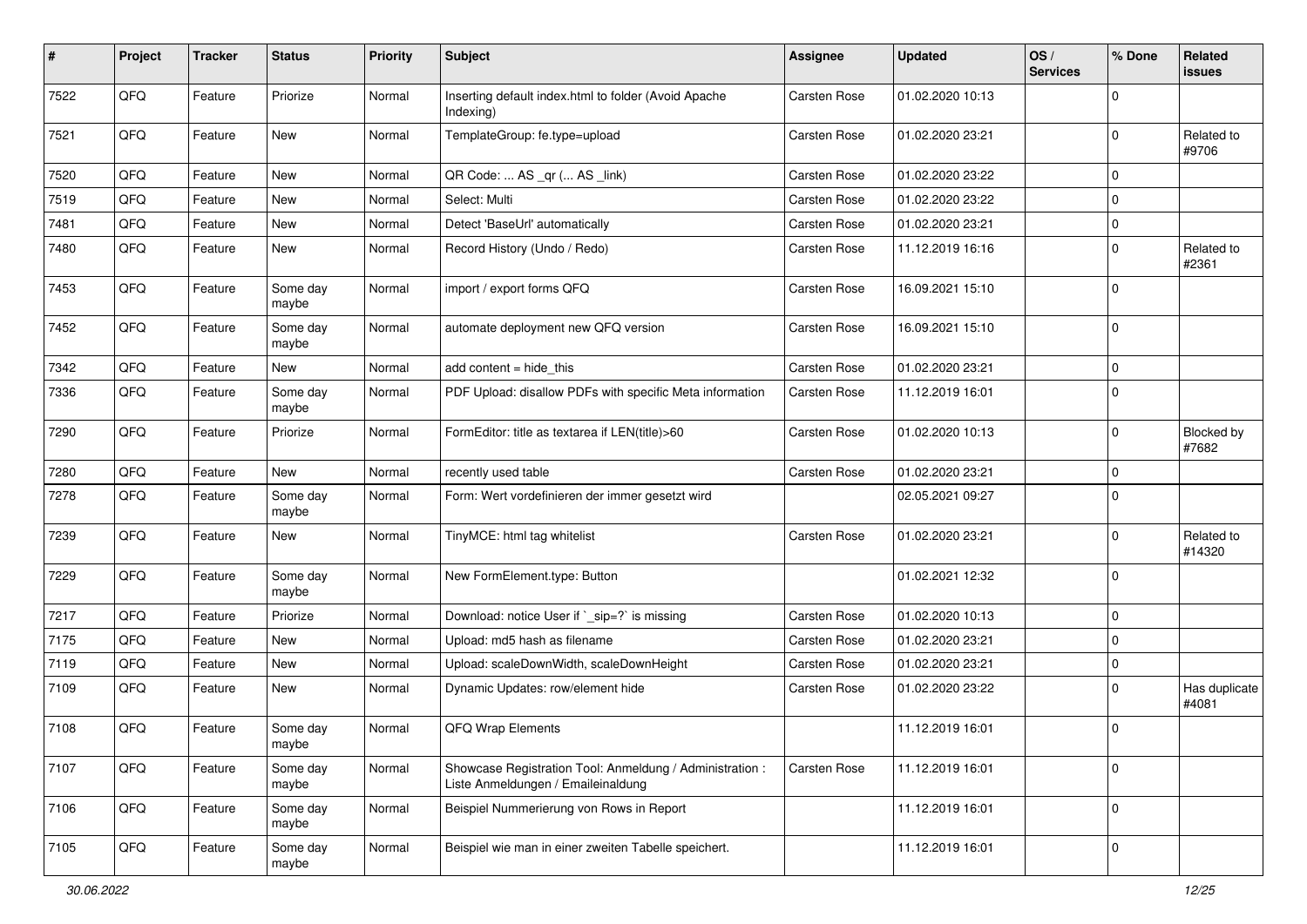| #    | Project | <b>Tracker</b> | <b>Status</b>     | <b>Priority</b> | <b>Subject</b>                                                                                                             | Assignee            | <b>Updated</b>   | OS/<br><b>Services</b> | % Done       | Related<br><b>issues</b>                    |
|------|---------|----------------|-------------------|-----------------|----------------------------------------------------------------------------------------------------------------------------|---------------------|------------------|------------------------|--------------|---------------------------------------------|
| 7104 | QFQ     | Feature        | Some day<br>maybe | Normal          | Manual: hint about escaping if '\r' appears in mail body                                                                   |                     | 11.12.2019 16:01 |                        | $\Omega$     |                                             |
| 7102 | QFQ     | Feature        | <b>New</b>        | Normal          | Comment sign in report: '#' and '--'                                                                                       | <b>Carsten Rose</b> | 01.02.2020 23:21 |                        | $\mathbf 0$  |                                             |
| 7100 | QFQ     | Feature        | Some day<br>maybe | Normal          | Download: log access, max downloads, time limit                                                                            |                     | 01.02.2020 23:19 |                        | $\mathbf 0$  |                                             |
| 7099 | QFQ     | Feature        | <b>New</b>        | Normal          | <b>Redesign FormEditor</b>                                                                                                 | <b>Carsten Rose</b> | 01.02.2020 23:21 |                        | $\mathbf 0$  |                                             |
| 6998 | QFQ     | Feature        | Priorize          | Normal          | Form: with debug=on show column information as tooltip of<br>column label                                                  | <b>Carsten Rose</b> | 01.02.2020 10:13 |                        | $\mathbf 0$  |                                             |
| 6992 | QFQ     | Feature        | Some day<br>maybe | Normal          | DB exception: Syntax Highlight                                                                                             |                     | 11.12.2019 16:01 |                        | $\pmb{0}$    | Related to<br>#5450                         |
| 6972 | QFQ     | Feature        | Some day<br>maybe | Normal          | Fabric Clipboard / cross browser tab                                                                                       | Benjamin Baer       | 01.02.2020 23:21 |                        | $\Omega$     |                                             |
| 6970 | QFQ     | Feature        | Some day<br>maybe | Normal          | tablesorter: default fuer 'sortReset' aendern von 'Ctrl' zu 'Alt'                                                          | Benjamin Baer       | 01.02.2020 23:21 |                        | $\Omega$     |                                             |
| 6870 | QFQ     | Feature        | Priorize          | Normal          | Click on 'link' triggers an API call                                                                                       | Benjamin Baer       | 03.01.2022 08:25 |                        | $\mathbf 0$  |                                             |
| 6855 | QFQ     | Feature        | New               | Normal          | With {{feUser:U}}!={{feUser:T}}: Save / Delete: only possible<br>with {{feUserSave:U}}='yes' and '{{feUserDelete:U}}='yes' | <b>Carsten Rose</b> | 01.02.2020 23:21 |                        | $\mathbf 0$  |                                             |
| 6801 | QFQ     | Feature        | Priorize          | Normal          | Fabric: Maximize / FullIscreen                                                                                             | Benjamin Baer       | 21.03.2022 09:56 |                        | $\mathbf 0$  |                                             |
| 6765 | QFQ     | Feature        | <b>New</b>        | Normal          | Moeglichkeit via QFQ eigene Logs zu schreiben                                                                              | <b>Carsten Rose</b> | 01.02.2020 23:21 |                        | $\mathbf 0$  |                                             |
| 6723 | QFQ     | Feature        | New               | Normal          | Report QFQ Installation and Version                                                                                        | Carsten Rose        | 12.06.2021 09:07 |                        | $\mathbf 0$  |                                             |
| 6715 | QFQ     | Feature        | Some day<br>maybe | Normal          | Code-Refactoring: dbArray vereinheitlichen                                                                                 | Carsten Rose        | 11.12.2019 16:02 |                        | $\mathbf 0$  |                                             |
| 6704 | QFQ     | Feature        | Some day<br>maybe | Normal          | Upload Mode: Bilder in Notizen rechts sollen aktuellen<br>Upload repräsentieren.                                           |                     | 01.02.2020 23:19 |                        | $\Omega$     | Related to<br>#3264                         |
| 6602 | QFQ     | Feature        | <b>New</b>        | Normal          | Formlet: in Report auf Mausklick ein mini-form oeffnen                                                                     | <b>Carsten Rose</b> | 11.12.2019 16:16 |                        | $\mathbf 0$  |                                             |
| 6594 | QFQ     | Feature        | <b>New</b>        | Normal          | Excel: on download, check if there is a valid sip                                                                          | <b>Carsten Rose</b> | 01.02.2020 23:21 |                        | $\mathbf 0$  |                                             |
| 6515 | QFQ     | Feature        | Some day<br>maybe | Normal          | Formular: Felder dynamisch ein/ausblenden                                                                                  |                     | 11.12.2019 16:02 |                        | $\mathbf{0}$ |                                             |
| 6437 | QFQ     | Feature        | New               | Normal          | Neuer Mode Button bei FormElementen                                                                                        | <b>Carsten Rose</b> | 01.02.2020 23:21 |                        | $\Omega$     | Related to<br>#9668,<br>Blocked by<br>#9678 |
| 6299 | QFQ     | Feature        | Some day<br>maybe | Normal          | Attack detection: log table with invalid SIP access                                                                        |                     | 11.12.2019 16:02 |                        | $\Omega$     | Related to<br>#3947                         |
| 6292 | QFQ     | Feature        | New               | Normal          | Download: File speichern mit Hash aber original Filename in<br>der Datenbank vermerken fuer Downloads                      | <b>Carsten Rose</b> | 01.02.2020 23:21 |                        | $\mathbf 0$  |                                             |
| 6289 | QFQ     | Feature        | New               | Normal          | Form: Log                                                                                                                  | <b>Carsten Rose</b> | 01.02.2020 23:21 |                        | $\mathbf 0$  |                                             |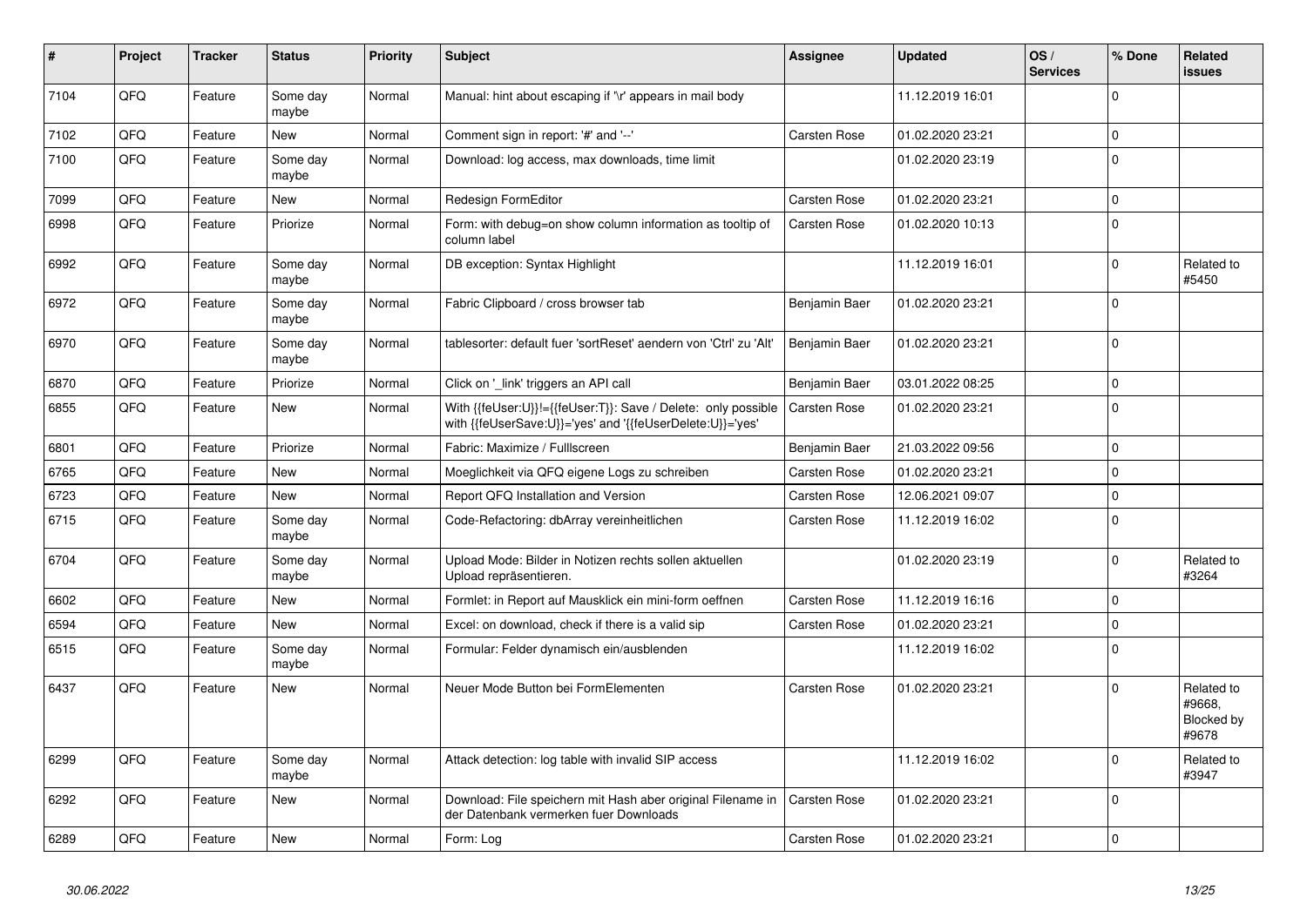| #    | Project | <b>Tracker</b> | <b>Status</b>     | <b>Priority</b> | <b>Subject</b>                                                                    | <b>Assignee</b>     | <b>Updated</b>   | OS/<br><b>Services</b> | % Done      | Related<br>issues                           |
|------|---------|----------------|-------------------|-----------------|-----------------------------------------------------------------------------------|---------------------|------------------|------------------------|-------------|---------------------------------------------|
| 6288 | QFQ     | Feature        | Some day<br>maybe | Normal          | Best Practice: Erklaeren wie man ein Formular ganz in<br>'weiss' erstellen kann   |                     | 11.12.2019 16:02 |                        | $\mathbf 0$ |                                             |
| 6261 | QFQ     | Feature        | New               | Normal          | Persistent SIP                                                                    | <b>Carsten Rose</b> | 12.06.2021 09:07 |                        | $\mathbf 0$ | Related to<br>#10819                        |
| 6250 | QFQ     | Feature        | In Progress       | Normal          | Enhance layout: a) Subrecord, b) Subrecord-Title                                  | Carsten Rose        | 01.02.2020 23:22 |                        | $\mathbf 0$ | Related to<br>#5391                         |
| 6224 | QFQ     | Feature        | Priorize          | Normal          | Dynamic update: fade in/out fields                                                | Benjamin Baer       | 21.03.2022 09:50 |                        | $\mathbf 0$ |                                             |
| 6084 | QFQ     | Feature        | Some day<br>maybe | Normal          | New escape type: 'D' - convert date                                               |                     | 01.02.2020 23:19 |                        | $\Omega$    |                                             |
| 6083 | QFQ     | Feature        | Some day<br>maybe | Normal          | Dynamic Update: Value Check via SQL                                               |                     | 11.12.2019 16:02 |                        | $\mathbf 0$ |                                             |
| 5983 | QFQ     | Feature        | Some day<br>maybe | Normal          | Form Submit (save & update): normalize date/-time FE                              | <b>Carsten Rose</b> | 01.02.2020 23:19 |                        | $\mathbf 0$ |                                             |
| 5942 | QFQ     | Feature        | Priorize          | Normal          | 'L' and 'type': append to links, generate via '_link' by using<br>'u:' .          | Carsten Rose        | 01.02.2020 10:13 |                        | $\mathbf 0$ |                                             |
| 5923 | QFQ     | Feature        | Some day<br>maybe | Normal          | fillStoreSystemBySqlLate                                                          |                     | 01.02.2020 23:19 |                        | 0           |                                             |
| 5895 | QFQ     | Feature        | Some day<br>maybe | Normal          | Tutorial: List of all QFQ Features                                                |                     | 01.02.2020 23:19 |                        | $\mathbf 0$ |                                             |
| 5894 | QFQ     | Feature        | Feedback          | Normal          | Typeahead in Report: show/hide rows dynamically                                   | <b>Carsten Rose</b> | 18.02.2022 08:50 |                        | $\mathbf 0$ | Related to<br>#5893,<br>Related to<br>#5885 |
| 5893 | QFQ     | Feature        | Some day<br>maybe | Normal          | Edit on double-click                                                              |                     | 01.02.2020 23:19 |                        | $\mathbf 0$ | Related to<br>#5894                         |
| 5892 | QFQ     | Feature        | Some day<br>maybe | Normal          | QFQ should use T3 API to manipulate FE GROUP<br>membership                        |                     | 01.02.2020 23:20 |                        | $\mathbf 0$ |                                             |
| 5852 | QFQ     | Feature        | Some day<br>maybe | Normal          | Logging: mail.log / sql.log - im FE anzeigen und via AJAX<br>aktualisieren        | <b>Carsten Rose</b> | 01.02.2020 23:19 |                        | $\mathbf 0$ | Related to<br>#5885                         |
| 5851 | QFQ     | Feature        | Some day<br>maybe | Normal          | Queue System implementieren: MQTT, RabbitMQ                                       |                     | 01.02.2020 23:20 |                        | $\Omega$    | Related to<br>#5715                         |
| 5850 | QFQ     | Feature        | Some day<br>maybe | Normal          | Deployment: In QFQ Doc best practice fuer zeitgemaesses<br>Deployment beschreiben |                     | 01.02.2020 23:20 |                        | $\mathbf 0$ |                                             |
| 5805 | QFQ     | Feature        | Some day<br>maybe | Normal          | TypeAHead SQL value instead of key stored                                         |                     | 01.02.2020 23:19 |                        | $\mathbf 0$ | Related to<br>#5444                         |
| 5783 | QFG     | Feature        | Some day<br>maybe | Normal          | <b>BPMN View/Edit</b>                                                             |                     | 11.12.2019 16:02 |                        | $\mathbf 0$ |                                             |
| 5782 | QFQ     | Feature        | New               | Normal          | NextCloud API                                                                     | Carsten Rose        | 01.02.2020 10:02 |                        | $\pmb{0}$   |                                             |
| 5695 | QFQ     | Feature        | In Progress       | Normal          | Multiform                                                                         | Carsten Rose        | 02.01.2021 18:38 |                        | $\pmb{0}$   |                                             |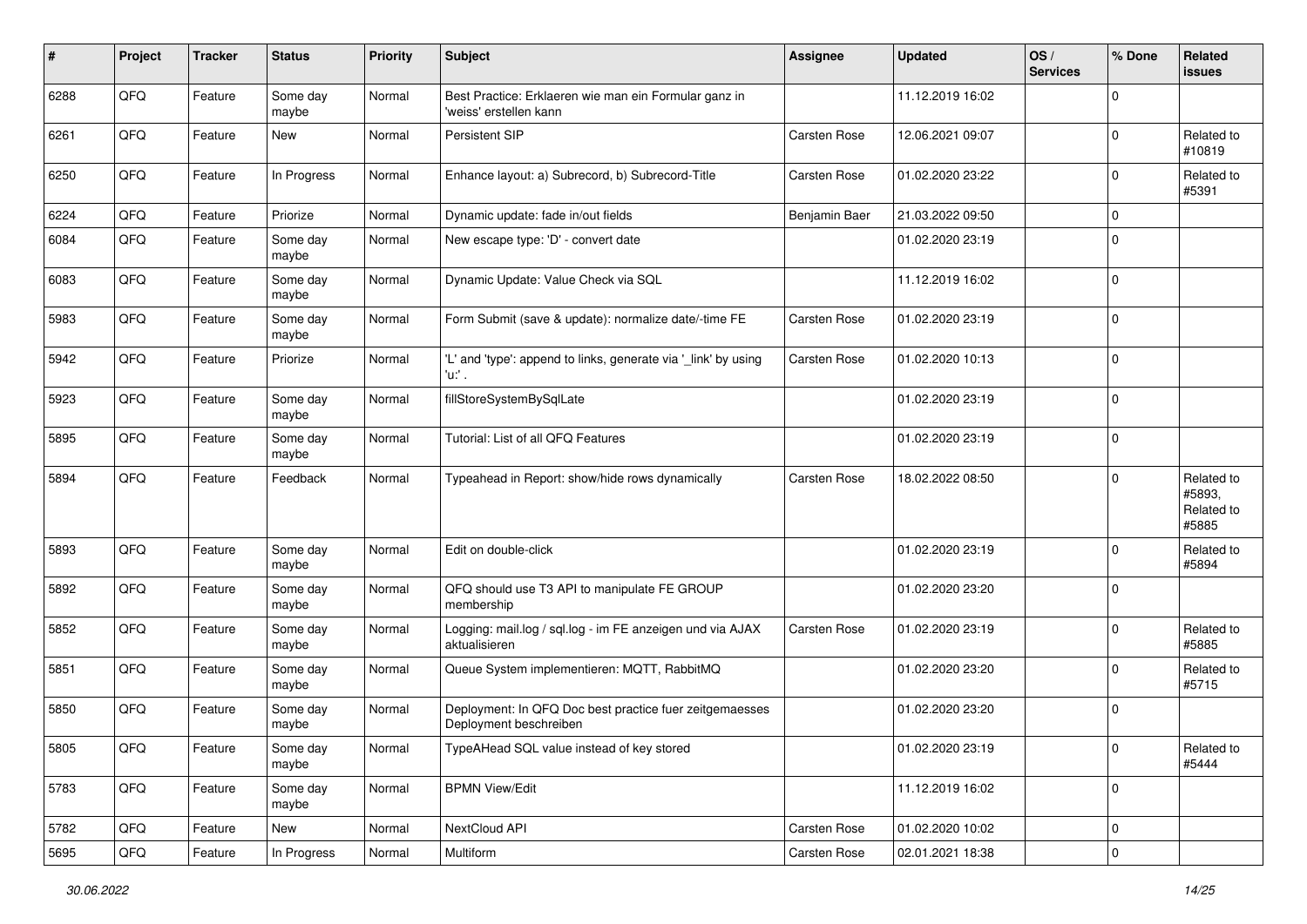| #    | Project | <b>Tracker</b> | <b>Status</b>     | <b>Priority</b> | <b>Subject</b>                                                                                     | <b>Assignee</b>     | <b>Updated</b>   | OS/<br><b>Services</b> | % Done      | Related<br><b>issues</b>                    |
|------|---------|----------------|-------------------|-----------------|----------------------------------------------------------------------------------------------------|---------------------|------------------|------------------------|-------------|---------------------------------------------|
| 5665 | QFQ     | Feature        | Some day<br>maybe | Normal          | Versuch das '{{!' nicht mehr noetig ist.                                                           | <b>Carsten Rose</b> | 01.02.2020 23:20 |                        | $\Omega$    | Related to<br>#7432,<br>Related to<br>#7434 |
| 5579 | QFQ     | Feature        | Some day<br>maybe | Normal          | Enhance Doc / Presentation: variable type 'link column type'                                       | <b>Carsten Rose</b> | 01.02.2020 23:19 |                        | $\Omega$    |                                             |
| 5562 | QFQ     | Feature        | Priorize          | Normal          | Drag'n'Drop fuer Uploads                                                                           | Benjamin Baer       | 21.03.2022 09:52 |                        | $\Omega$    | Related to<br>#9706                         |
| 5548 | QFQ     | Feature        | Some day<br>maybe | Normal          | 801 Textfiles/Scriptfiles als Thumbnail                                                            | <b>Carsten Rose</b> | 07.03.2022 16:26 |                        | $\Omega$    |                                             |
| 5480 | QFQ     | Feature        | Some day<br>maybe | Normal          | QFQ: Dokumentation mit Screenshots versehen                                                        | <b>Carsten Rose</b> | 01.02.2020 23:20 |                        | $\Omega$    | Related to<br>#9879                         |
| 5455 | QFQ     | Feature        | Some day<br>maybe | Normal          | Mail Redirects grld abhaengig                                                                      |                     | 01.02.2020 23:20 |                        | $\mathbf 0$ |                                             |
| 5452 | QFQ     | Feature        | Some day<br>maybe | Normal          | Thumbnails from PDF: bad quality                                                                   |                     | 01.02.2020 23:20 |                        | $\Omega$    |                                             |
| 5428 | QFQ     | Feature        | Some day<br>maybe | Normal          | secure thumbnail: late render on access.                                                           | Carsten Rose        | 01.02.2020 23:20 |                        | $\mathbf 0$ |                                             |
| 5389 | QFQ     | Feature        | Some day<br>maybe | Normal          | QFQ Design: Multline label / note                                                                  | Benjamin Baer       | 01.02.2020 23:19 |                        | $\Omega$    |                                             |
| 5366 | QFQ     | Feature        | Priorize          | Normal          | Saving with keyboard shortcuts                                                                     | Benjamin Baer       | 21.03.2022 09:47 |                        | $\mathbf 0$ |                                             |
| 5345 | QFQ     | Feature        | New               | Normal          | Report: UPDATE / INSERT / DELETE statements should<br>trigger subqueries, depending on the result. | <b>Carsten Rose</b> | 27.05.2020 16:11 |                        | $\Omega$    |                                             |
| 5342 | QFQ     | Feature        | Some day<br>maybe | Normal          | link - with HTML Attributes                                                                        |                     | 01.02.2020 23:20 |                        | $\mathbf 0$ | Related to<br>#14077                        |
| 5160 | QFQ     | Feature        | Some day<br>maybe | Normal          | QFQ collaborative / together.js, ShareJS, y-js, collaborative,                                     |                     | 11.12.2019 16:02 |                        | $\Omega$    |                                             |
| 5132 | QFQ     | Feature        | Some day<br>maybe | Normal          | Error Message sendmail missing attachment: more details                                            | Carsten Rose        | 01.02.2020 23:19 |                        | $\Omega$    |                                             |
| 5131 | QFQ     | Feature        | <b>New</b>        | Normal          | Activate Spin Gear ('wait/busy' indicator) via LINK attribute                                      | <b>Carsten Rose</b> | 01.02.2020 23:21 |                        | $\Omega$    |                                             |
| 5129 | QFQ     | Feature        | Some day<br>maybe | Normal          | Reports: SQL fuer x Achse und y Achse                                                              |                     | 11.12.2019 16:02 |                        | $\Omega$    |                                             |
| 5024 | QFQ     | Feature        | Some day<br>maybe | Normal          | Fabric: Generate PDF with edits                                                                    | Benjamin Baer       | 01.02.2020 23:20 |                        | $\Omega$    | Related to<br>#10704                        |
| 4974 | QFQ     | Feature        | Some day<br>maybe | Normal          | Long polling - inform all listening clients of changes                                             |                     | 11.12.2019 16:02 |                        | $\Omega$    |                                             |
| 4956 | QFQ     | Feature        | Some day<br>maybe | Normal          | Sendmail: Benutzerdefinierte Headers                                                               | <b>Carsten Rose</b> | 11.12.2019 16:02 |                        | $\Omega$    |                                             |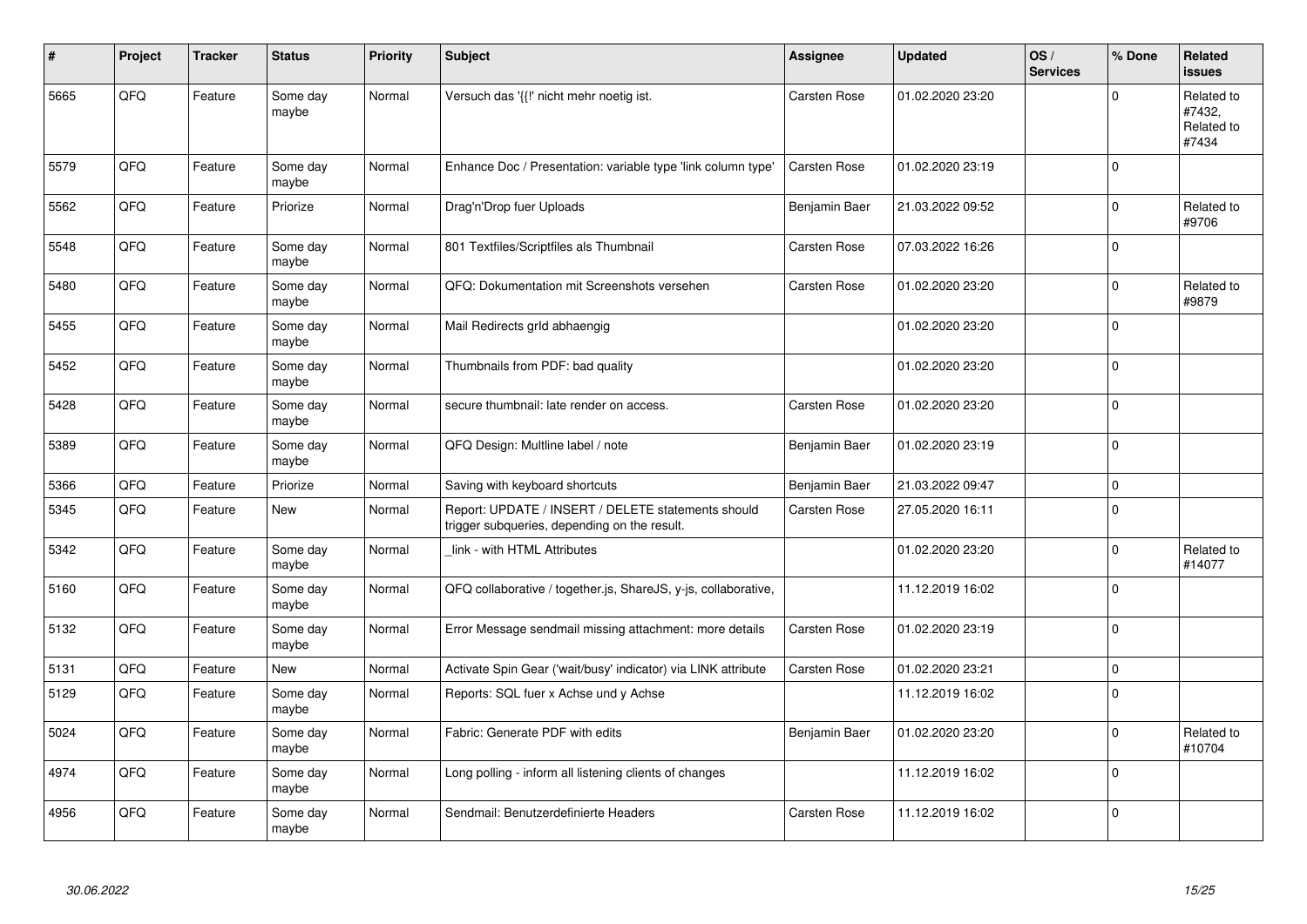| #    | Project | <b>Tracker</b> | <b>Status</b>     | <b>Priority</b> | <b>Subject</b>                                                                                                                                                | Assignee            | <b>Updated</b>   | OS/<br><b>Services</b> | % Done       | Related<br><b>issues</b> |
|------|---------|----------------|-------------------|-----------------|---------------------------------------------------------------------------------------------------------------------------------------------------------------|---------------------|------------------|------------------------|--------------|--------------------------|
| 4872 | QFQ     | Feature        | Some day<br>maybe | Normal          | Fields of Typo3 page available in STORE_TYPO3                                                                                                                 | Carsten Rose        | 01.02.2020 23:19 |                        | $\Omega$     |                          |
| 4869 | QFQ     | Feature        | Some day<br>maybe | Normal          | Dynamic Update (show, hide, readonly?, required?) for<br><b>Template Group Elements</b>                                                                       | Carsten Rose        | 01.02.2020 23:19 |                        | $\mathbf 0$  | Related to<br>#4865      |
| 4839 | QFQ     | Feature        | Some day<br>maybe | Normal          | qfq-handle in <head> Abschnitt</head>                                                                                                                         | Carsten Rose        | 11.12.2019 16:02 |                        | $\Omega$     |                          |
| 4816 | QFQ     | Feature        | Some day<br>maybe | Normal          | Templates for QFQ Reports (Tables, Radios, )                                                                                                                  |                     | 01.02.2020 23:20 |                        | $\Omega$     |                          |
| 4757 | QFQ     | Feature        | Some day<br>maybe | Normal          | Test subrecord: download links ok? Links ok?                                                                                                                  | <b>Carsten Rose</b> | 01.02.2020 23:20 |                        | $\mathbf 0$  |                          |
| 4719 | QFQ     | Feature        | Some day<br>maybe | Normal          | Custom Message in Client in case of 'Browser tab close,<br>modification will be lost'                                                                         |                     | 01.02.2020 23:20 |                        | $\Omega$     |                          |
| 4652 | QFQ     | Feature        | Some day<br>maybe | Normal          | UZH CD: Weiterleitung auf benutzerdefinierte 403/404 Seite                                                                                                    | Carsten Rose        | 01.02.2020 23:20 |                        | $\mathbf 0$  |                          |
| 4650 | QFQ     | Feature        | Some day<br>maybe | Normal          | Convert html to doc/rtf                                                                                                                                       | <b>Carsten Rose</b> | 01.02.2020 23:20 |                        | $\mathbf 0$  | Related to<br>#10704     |
| 4640 | QFQ     | Feature        | Some day<br>maybe | Normal          | Rename System Forms                                                                                                                                           |                     | 01.02.2020 23:20 |                        | $\Omega$     |                          |
| 4627 | QFQ     | Feature        | Some day<br>maybe | Normal          | dbupdate: all tables - check 'create', 'modified' if it is possible<br>to change to default 'CURRENT_TIMESTAMP' and modified<br>'ON UPDATE CURRENT_TIMESTAMP' |                     | 01.02.2020 23:20 |                        | $\mathbf{0}$ |                          |
| 4626 | QFQ     | Feature        | Some day<br>maybe | Normal          | Mobile View: 'classBody=qfq-form-right' makes no sense                                                                                                        |                     | 01.02.2020 23:20 |                        | $\mathbf 0$  |                          |
| 4606 | QFQ     | Feature        | Some day<br>maybe | Normal          | link: qualifier to render bootstrap button                                                                                                                    | <b>Carsten Rose</b> | 01.02.2020 23:19 |                        | $\Omega$     |                          |
| 4551 | QFQ     | Feature        | Some day<br>maybe | Normal          | Set 'pills' via dynamicUpdate to show/hide/disabled                                                                                                           |                     | 01.02.2020 23:20 |                        | $\mathbf 0$  | Related to<br>#3752      |
| 4536 | QFQ     | Feature        | Some day<br>maybe | Normal          | FE upload: problem with delete if mutliple uploads an<br>FE.name="                                                                                            |                     | 01.02.2020 23:20 |                        | $\mathbf 0$  |                          |
| 4446 | QFQ     | Feature        | Some day<br>maybe | Normal          | New FE get same feldContainerId as last modifed FE                                                                                                            |                     | 01.02.2020 23:20 |                        | $\mathbf{0}$ |                          |
| 4445 | QFQ     | Feature        | Some day<br>maybe | Normal          | template group: Option to simulate fieldset                                                                                                                   |                     | 28.06.2021 14:11 |                        | $\Omega$     |                          |
| 4444 | QFQ     | Feature        | Some day<br>maybe | Normal          | FE.type=upload: detect mime type                                                                                                                              |                     | 11.12.2019 16:02 |                        | $\Omega$     | Related to<br>#4303      |
| 4443 | QFQ     | Feature        | Some day<br>maybe | Normal          | Form: multiple secondary tables                                                                                                                               |                     | 01.02.2020 23:20 |                        | $\Omega$     |                          |
| 4442 | QFQ     | Feature        | Some day<br>maybe | Normal          | Special Column Name: link - new symbol G (Glyph) to<br>choose any available symbol                                                                            |                     | 11.12.2019 16:02 |                        | $\mathbf 0$  |                          |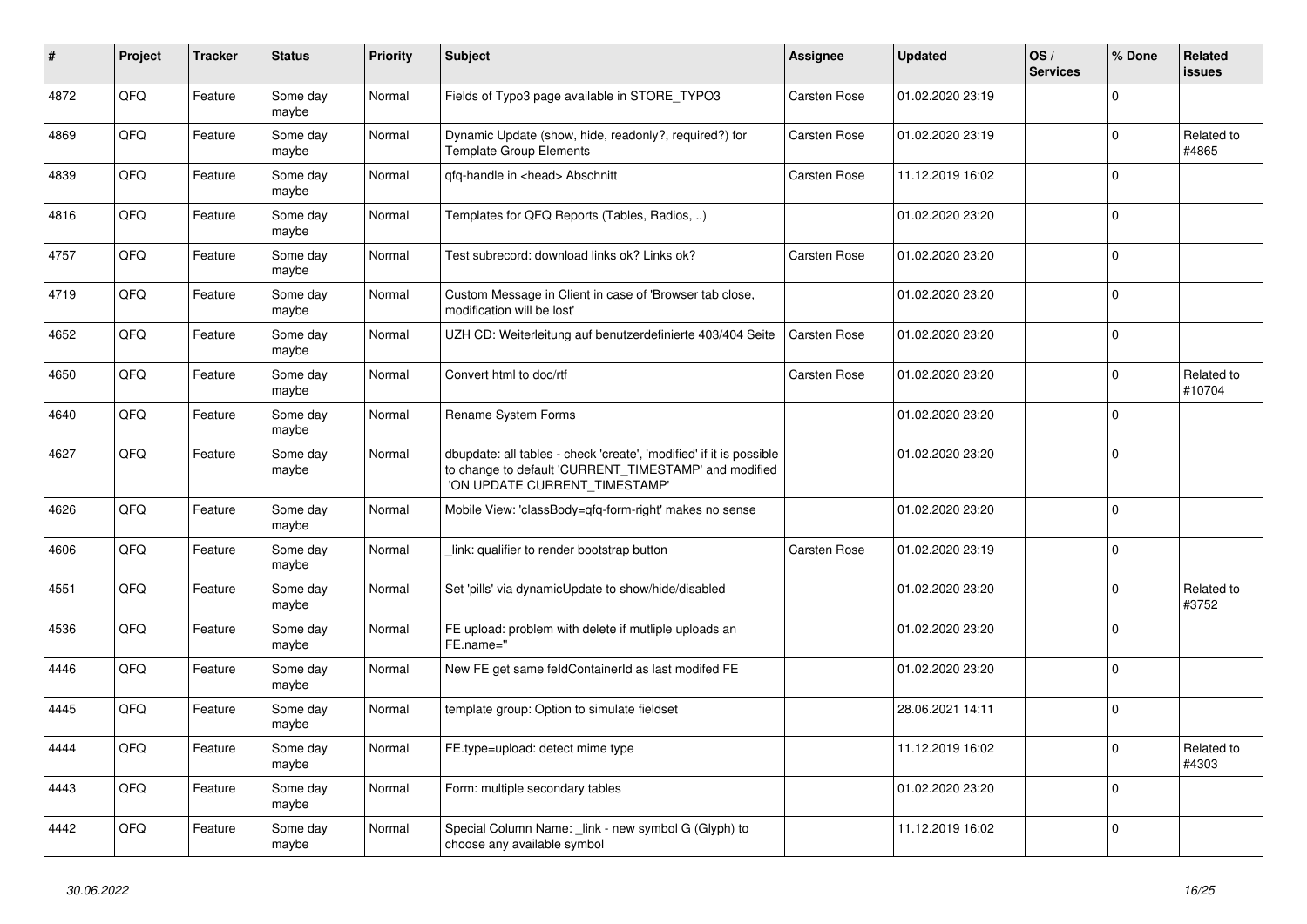| ∦    | Project | <b>Tracker</b> | <b>Status</b>     | <b>Priority</b> | <b>Subject</b>                                                                                                          | Assignee      | <b>Updated</b>   | OS/<br><b>Services</b> | % Done      | Related<br>issues                           |
|------|---------|----------------|-------------------|-----------------|-------------------------------------------------------------------------------------------------------------------------|---------------|------------------|------------------------|-------------|---------------------------------------------|
| 4440 | QFQ     | Feature        | Some day<br>maybe | Normal          | Manual.rst: explain how to. expand PHP Session to 4h                                                                    |               | 11.12.2019 16:02 |                        | $\mathbf 0$ |                                             |
| 4439 | QFQ     | Feature        | Some day<br>maybe | Normal          | Log: report all actions fired by an FE Element, incl. the<br>original directive (slaveld, sqllnsert, )                  |               | 01.02.2020 23:20 |                        | $\Omega$    | Related to<br>#4432.<br>Related to<br>#5458 |
| 4435 | QFQ     | Feature        | Some day<br>maybe | Normal          | Report: striptags - specify allowed tags                                                                                |               | 01.02.2020 23:20 |                        | $\mathbf 0$ |                                             |
| 4433 | QFQ     | Feature        | Some day<br>maybe | Normal          | Log when SIP will be destroyed by QFQ for any (security)<br>reason                                                      |               | 01.02.2020 23:20 |                        | $\Omega$    | Related to<br>#4432.<br>Related to<br>#5458 |
| 4420 | QFQ     | Feature        | Some day<br>maybe | Normal          | Client: Local Storage - store the changes of a form, local in<br>the browser.                                           | Benjamin Baer | 11.12.2019 16:02 |                        | $\mathbf 0$ |                                             |
| 4413 | QFQ     | Feature        | New               | Normal          | fieldset: show/hidden, modeSql, dynamicUpdate                                                                           | Carsten Rose  | 09.02.2022 15:19 |                        | $\mathbf 0$ |                                             |
| 4365 | QFQ     | Feature        | Some day<br>maybe | Normal          | Multi Language: new way of config                                                                                       | Carsten Rose  | 01.02.2020 23:20 |                        | $\mathbf 0$ |                                             |
| 4349 | QFQ     | Feature        | Some day<br>maybe | Normal          | link download: downloaded external URL to<br>deliver/concatenate - check mimetipe and handle it correctly               | Carsten Rose  | 11.12.2019 16:02 |                        | $\mathbf 0$ |                                             |
| 4343 | QFQ     | Feature        | Some day<br>maybe | Normal          | Link: Classifier to add 'attributes'                                                                                    | Carsten Rose  | 01.02.2020 23:20 |                        | $\mathbf 0$ | Related to<br>#14077                        |
| 4330 | QFQ     | Feature        | Some day<br>maybe | Normal          | Error Message: report missing {{ / }} in sqlUpdate, sqlInsert,<br>sqlDelete, sqlAfter, sqlBefore in FE action elements. | Carsten Rose  | 01.02.2020 23:20 |                        | $\Omega$    |                                             |
| 4259 | QFQ     | Feature        | Some day<br>maybe | Normal          | Instant trigger a cron job                                                                                              | Carsten Rose  | 11.12.2019 16:03 |                        | $\mathbf 0$ |                                             |
| 4250 | QFQ     | Feature        | New               | Normal          | AutoCron in QFQ via PHP                                                                                                 | Carsten Rose  | 01.02.2020 23:21 |                        | $\Omega$    | Related to<br>#3292.<br>Related to<br>#3291 |
| 4197 | QFQ     | Feature        | Some day<br>maybe | Normal          | Unit Test fuer JSON Stream von QuickFormQuery.php ><br>doForm()                                                         | Carsten Rose  | 11.12.2019 16:03 |                        | $\mathbf 0$ |                                             |
| 4194 | QFQ     | Feature        | In Progress       | Normal          | Bootstrap 4 ist jetzt offiziel                                                                                          |               | 03.05.2021 20:47 |                        | $\mathbf 0$ | Related to<br>#10114                        |
| 4082 | QFQ     | Feature        | New               | Normal          | Dynamic Update: modeSql - useful default                                                                                | Carsten Rose  | 01.02.2020 23:22 |                        | $\mathbf 0$ |                                             |
| 4050 | QFG     | Feature        | New               | Normal          | sql.log: 1) FormElement ID which causes a specific action,<br>2) Result in the same row.                                | Carsten Rose  | 15.04.2020 11:35 |                        | $\mathbf 0$ | Related to<br>#5458                         |
| 4027 | QFG     | Feature        | Some day<br>maybe | Normal          | Missing: orange 'check' / 'bullet'                                                                                      |               | 11.12.2019 16:03 |                        | 0           |                                             |
| 4026 | QFQ     | Feature        | Some day<br>maybe | Normal          | sqlLog.sql: log number of FE.id                                                                                         | Carsten Rose  | 11.12.2019 16:03 |                        | $\mathbf 0$ | Related to<br>#5458                         |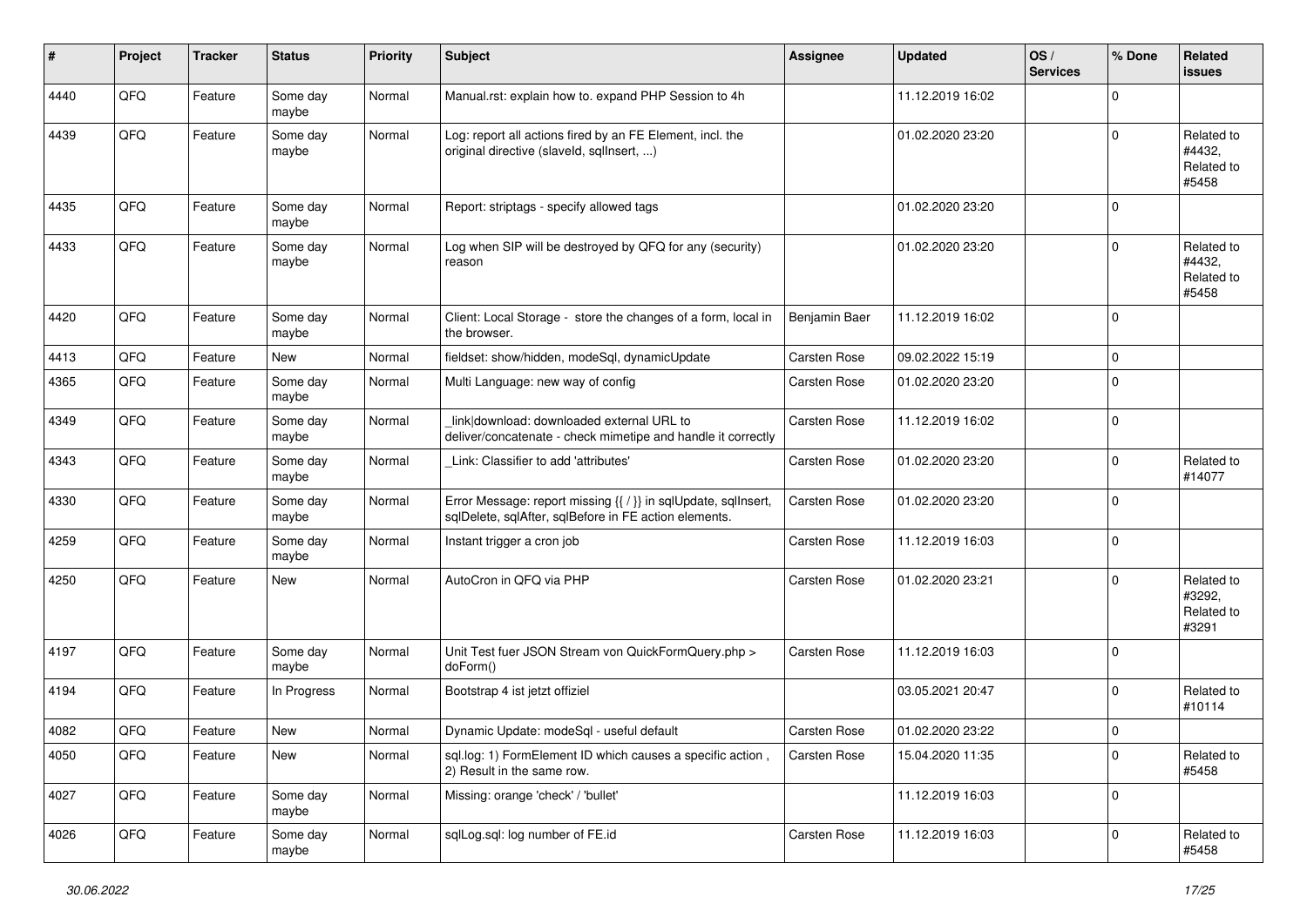| $\#$ | Project | <b>Tracker</b> | <b>Status</b>     | <b>Priority</b> | Subject                                                                                                                                                  | <b>Assignee</b>     | <b>Updated</b>   | OS/<br><b>Services</b> | % Done      | Related<br>issues                           |
|------|---------|----------------|-------------------|-----------------|----------------------------------------------------------------------------------------------------------------------------------------------------------|---------------------|------------------|------------------------|-------------|---------------------------------------------|
| 4023 | QFQ     | Feature        | <b>New</b>        | Normal          | prepared statements - FE action: salveld, sqlInsert,<br>sqlUpdate, sqlDelete, sqlBefore, sqlAfter                                                        | <b>Carsten Rose</b> | 11.12.2019 16:15 |                        | $\Omega$    |                                             |
| 4018 | QFQ     | Feature        | New               | Normal          | typeahead: long query parameter / answer triggers 'Attack<br>detected' and purges current SIP storage.                                                   | <b>Carsten Rose</b> | 29.06.2022 22:46 |                        | $\Omega$    | Related to<br>#9077                         |
| 3991 | QFQ     | Feature        | Some day<br>maybe | Normal          | report: Columnname '_skipWrap' skips 'fbeg', 'fend'                                                                                                      | <b>Carsten Rose</b> | 11.12.2019 16:03 |                        | $\Omega$    |                                             |
| 3947 | QFQ     | Feature        | Some day<br>maybe | Normal          | Attack detectect: logout current user                                                                                                                    | <b>Carsten Rose</b> | 11.12.2019 16:03 |                        | $\Omega$    | Related to<br>#5458,<br>Related to<br>#6299 |
| 3942 | QFQ     | Feature        | Some day<br>maybe | Normal          | Action Elemente: neu generierte IDs via FE weitergeben                                                                                                   | <b>Carsten Rose</b> | 11.12.2019 16:03 |                        | $\Omega$    | Related to<br>#3941                         |
| 3941 | QFQ     | Feature        | Some day<br>maybe | Normal          | sqlAfter: es sollten mehrere moeglich sein                                                                                                               | Carsten Rose        | 11.12.2019 16:03 |                        | $\Omega$    | Related to<br>#3942                         |
| 3905 | QFQ     | Feature        | Some day<br>maybe | Normal          | Documentation: Best Practice anhand eines Online<br>Bewerbungstools                                                                                      | <b>Carsten Rose</b> | 11.12.2019 16:03 |                        | $\Omega$    |                                             |
| 3900 | QFQ     | Feature        | Some day<br>maybe | Normal          | Extend documentation of 'Copy / Paste'                                                                                                                   | Carsten Rose        | 11.12.2019 16:03 |                        | $\Omega$    | Related to<br>#3899                         |
| 3880 | QFQ     | Feature        | Some day<br>maybe | Normal          | Form 'Form': anlegen einer Tabelle                                                                                                                       |                     | 14.01.2021 10:12 |                        | $\Omega$    |                                             |
| 3879 | QFQ     | Feature        | Some day<br>maybe | Normal          | Form 'FormElement': Beim Feld 'name' rechts in der Notiz<br>einen Link einblenden - a) aktuelle Definition anzeigen, b)<br>Spalte in der Tabelle anlegen |                     | 11.12.2019 16:03 |                        | $\Omega$    |                                             |
| 3878 | QFQ     | Feature        | Some day<br>maybe | Normal          | Form 'FormElement': Spalte 'name' typeAhead mit<br>Spaltennamen der Primarytable.                                                                        |                     | 11.12.2019 16:03 |                        | $\Omega$    |                                             |
| 3877 | QFQ     | Feature        | Some day<br>maybe | Normal          | FormEditor: die Felder die aktuell nicht gebraucht werden<br>nur auf readonly/disabled setzen (nicht ausblenden > das<br>irritiert.                      | <b>Carsten Rose</b> | 11.12.2019 16:03 |                        | $\Omega$    |                                             |
| 3867 | QFQ     | Feature        | Priorize          | Normal          | Readonly Formular: Template Groups add/delete<br>ausbeldnen                                                                                              | <b>Carsten Rose</b> | 05.05.2021 22:12 |                        | $\Omega$    |                                             |
| 3864 | QFQ     | Feature        | New               | Normal          | Encrypt / decrypt field                                                                                                                                  | <b>Carsten Rose</b> | 08.03.2021 18:08 |                        | $\mathbf 0$ |                                             |
| 3708 | QFQ     | Feature        | Some day<br>maybe | Normal          | Form: input - 'specialchars', 'none'  gewisse tags erlauben,<br>andere verbieten                                                                         | <b>Carsten Rose</b> | 11.12.2019 16:02 |                        | $\Omega$    | Related to<br>#14320                        |
| 3692 | QFQ     | Feature        | Some day<br>maybe | Normal          | QFQ Webseite                                                                                                                                             | Benjamin Baer       | 11.12.2019 16:02 |                        | $\pmb{0}$   | Related to<br>#5033                         |
| 3677 | QFQ     | Feature        | Some day<br>maybe | Normal          | wkhtmltopdf: FE User access prohibited, if client IP changes<br>\$TYPO3_CONF_VARS[FE][lockIP]                                                            | Carsten Rose        | 11.12.2019 16:02 |                        | $\mathbf 0$ |                                             |
| 3666 | QFQ     | Feature        | Some day<br>maybe | Normal          | a) Performance Messung: mysql_real_escape_string() im<br>Vergleich zu str_replace(), b) doppeltes Aufrufen von<br>mysql_real_escape_string()             | Carsten Rose        | 11.12.2019 16:02 |                        | $\mathbf 0$ |                                             |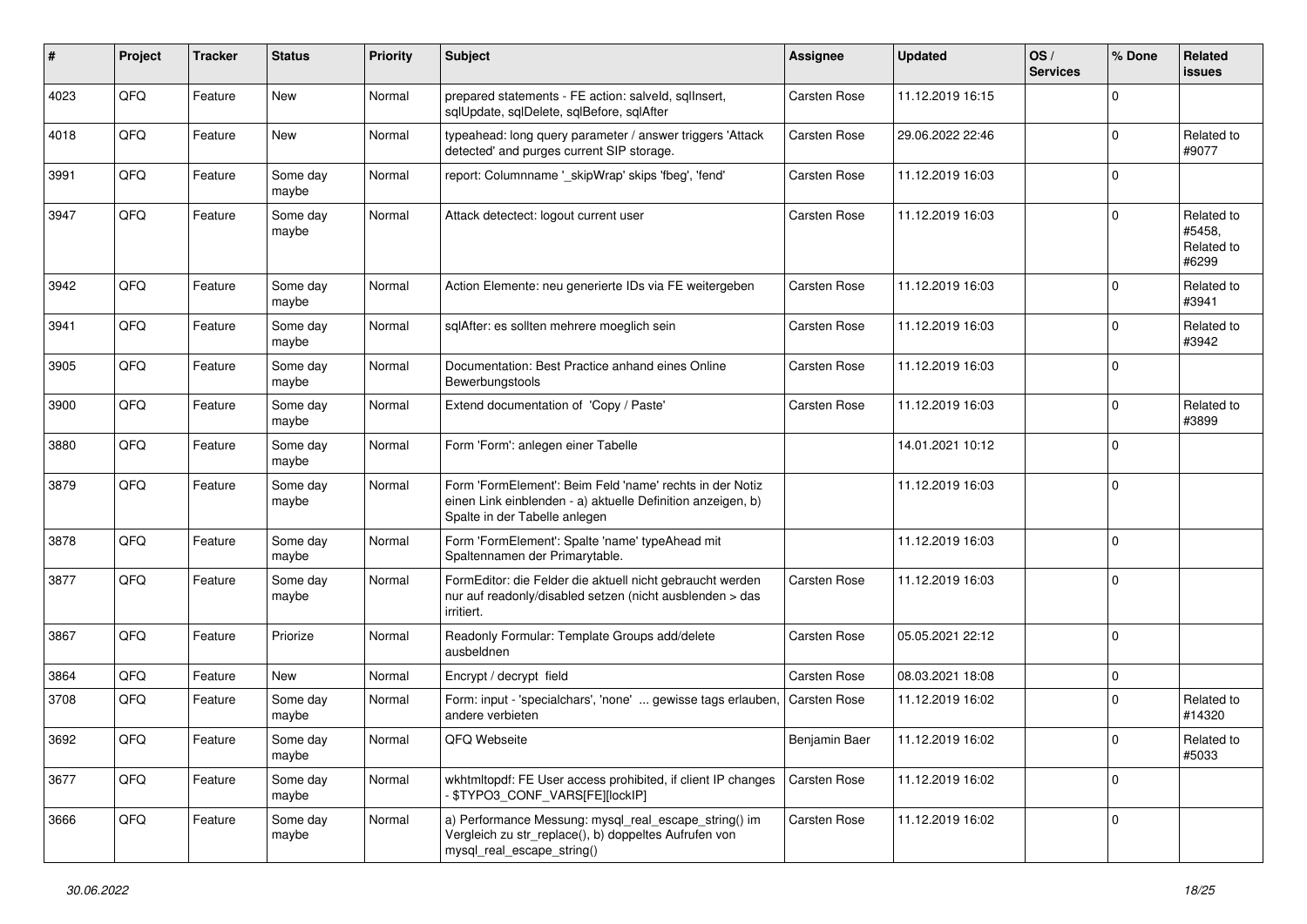| #    | Project | <b>Tracker</b> | <b>Status</b>     | <b>Priority</b> | <b>Subject</b>                                                                                                     | <b>Assignee</b>     | <b>Updated</b>   | OS/<br><b>Services</b> | % Done      | Related<br><b>issues</b>                    |
|------|---------|----------------|-------------------|-----------------|--------------------------------------------------------------------------------------------------------------------|---------------------|------------------|------------------------|-------------|---------------------------------------------|
| 3646 | QFQ     | Feature        | Some day<br>maybe | Normal          | Moeglichkeit HTML Tags in Reports auszugeben (zu<br>enkodieren: htmlspecialchars)                                  |                     | 11.12.2019 16:02 |                        | $\mathbf 0$ | Related to<br>#14320                        |
| 3617 | QFQ     | Feature        | Some day<br>maybe | Normal          | Load javascripts at bottom                                                                                         |                     | 11.12.2019 16:02 |                        | $\mathbf 0$ |                                             |
| 3504 | QFQ     | Feature        | <b>New</b>        | Normal          | Logging: welche Action FEs werden wann wie ausgefuehrt                                                             | <b>Carsten Rose</b> | 01.02.2020 23:21 |                        | $\mathbf 0$ | Related to<br>#5458,<br>Related to<br>#4092 |
| 3495 | QFQ     | Feature        | Some day<br>maybe | Normal          | Predifined Parameter werden nicht in '+' (add new record)<br>SIP gerendert.                                        |                     | 11.12.2019 16:02 |                        | $\mathbf 0$ |                                             |
| 3458 | QFQ     | Feature        | Some day<br>maybe | Normal          | Display 'Edit Form Element'-Checkbox on form: should<br>depend on FE Group                                         | <b>Carsten Rose</b> | 11.12.2019 16:02 |                        | $\mathbf 0$ | Related to<br>#3447                         |
| 3457 | QFQ     | Feature        | Some day<br>maybe | Normal          | LDAP: concat multi values to one single entry                                                                      | <b>Carsten Rose</b> | 11.12.2019 16:02 |                        | $\Omega$    |                                             |
| 3432 | QFQ     | Feature        | <b>New</b>        | Normal          | subrecord: dynamicUpdate                                                                                           | <b>Carsten Rose</b> | 11.06.2020 21:10 |                        | $\Omega$    | Related to<br>#5691                         |
| 3415 | QFQ     | Feature        | Some day<br>maybe | Normal          | FE Login Box Templatefile                                                                                          | Benjamin Baer       | 11.12.2019 16:02 |                        | $\mathbf 0$ |                                             |
| 3385 | QFQ     | Feature        | Some day<br>maybe | Normal          | templateGroup: insert/update/delete non primary records                                                            | <b>Carsten Rose</b> | 11.12.2019 16:02 |                        | $\mathbf 0$ |                                             |
| 3350 | QFQ     | Feature        | Some day<br>maybe | Normal          | FormEditor: Hilfetext hinter 'checktype'                                                                           | Carsten Rose        | 11.12.2019 16:02 |                        | $\mathbf 0$ |                                             |
| 3332 | QFQ     | Feature        | Some day<br>maybe | Normal          | Uploads: Thumbnails, Details zum hochgeladenen File                                                                | <b>Carsten Rose</b> | 11.12.2019 16:02 |                        | $\mathbf 0$ | Related to<br>#3264,<br>Related to<br>#5333 |
| 3331 | QFQ     | Feature        | Some day<br>maybe | Normal          | Default Tooltip fuer _page? Links: mit Form und Record ID                                                          | Carsten Rose        | 11.12.2019 16:02 |                        | $\mathbf 0$ |                                             |
| 3291 | QFQ     | Feature        | Some day<br>maybe | Normal          | AutoCron websiteToken                                                                                              | Carsten Rose        | 11.12.2019 16:02 |                        | $\mathbf 0$ | Related to<br>#4250                         |
| 3285 | QFQ     | Feature        | Some day<br>maybe | Normal          | Zeichenlimit pro Feld: textarea / editor                                                                           | Carsten Rose        | 11.12.2019 16:02 |                        | $\mathbf 0$ |                                             |
| 3267 | QFQ     | Feature        | Some day<br>maybe | Normal          | 2 Forms auf einer Seite: real + Read only                                                                          | <b>Carsten Rose</b> | 11.12.2019 16:03 |                        | $\mathbf 0$ |                                             |
| 3216 | QFG     | Feature        | Some day<br>maybe | Normal          | dynamic update für checkbox label2                                                                                 | Carsten Rose        | 11.12.2019 16:03 |                        | $\mathbf 0$ | Related to<br>#2081                         |
| 2995 | QFO     | Feature        | Some day<br>maybe | Normal          | Dropdown JQuery Plugin: 'chosen' - Moeglichkeit um Select<br>Listen mehr Funktion zu geben. Kein Bootstrap noetig. | Carsten Rose        | 11.12.2019 16:03 |                        | $\pmb{0}$   |                                             |
| 2950 | QFQ     | Feature        | Some day<br>maybe | Normal          | Inhalt QFQ Records als File                                                                                        |                     | 11.12.2019 16:03 |                        | $\mathbf 0$ |                                             |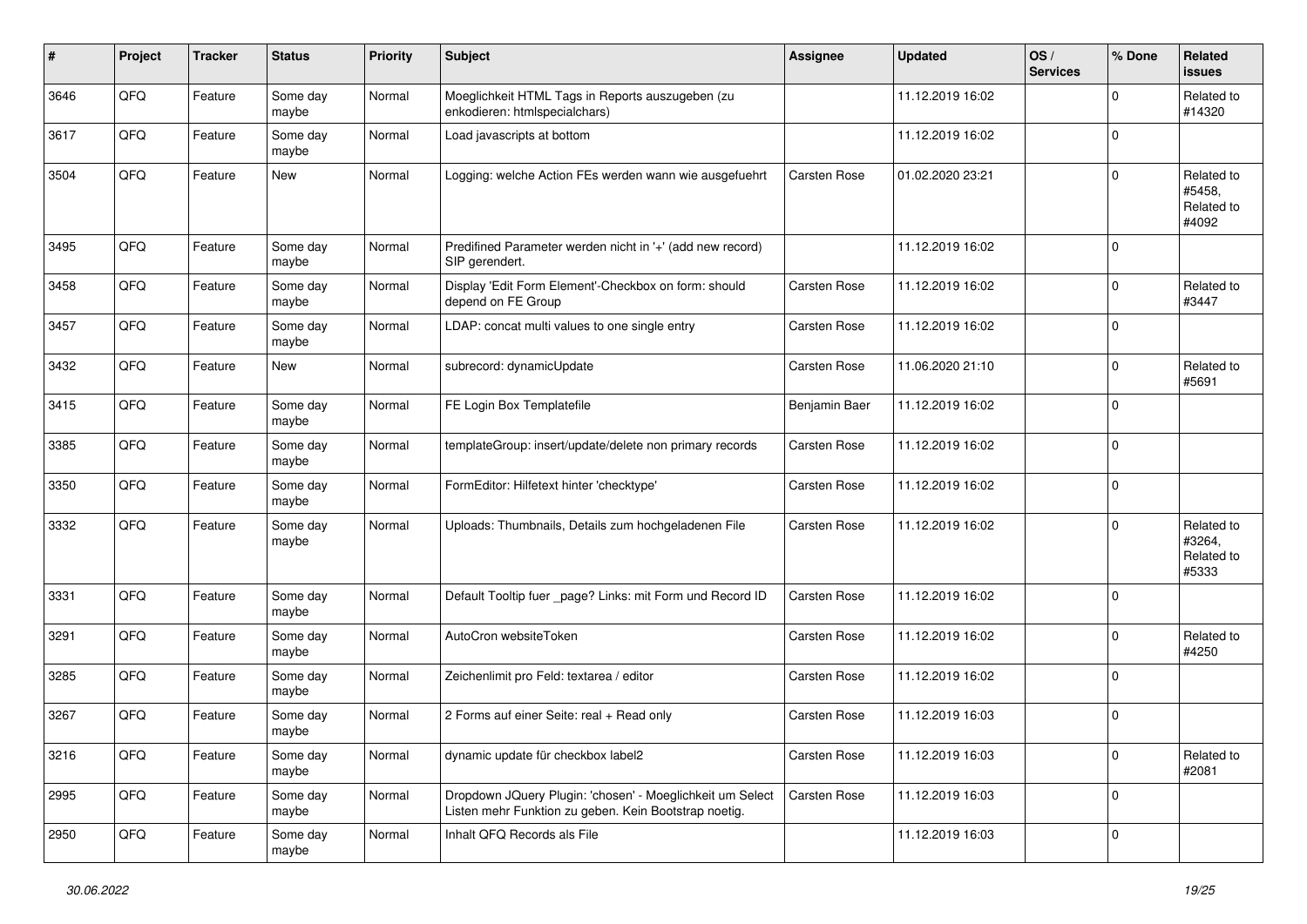| ∦     | Project | <b>Tracker</b> | <b>Status</b>     | <b>Priority</b> | <b>Subject</b>                                                                                              | Assignee            | <b>Updated</b>   | OS/<br><b>Services</b> | % Done      | Related<br>issues                            |
|-------|---------|----------------|-------------------|-----------------|-------------------------------------------------------------------------------------------------------------|---------------------|------------------|------------------------|-------------|----------------------------------------------|
| 2361  | QFQ     | Feature        | New               | Normal          | Logging wer/wann/wo welches Formular aufgerufen hat                                                         | <b>Carsten Rose</b> | 11.12.2019 16:15 |                        | $\Omega$    | Related to<br>#4432,<br>Related to<br>#7480  |
| 2084  | QFQ     | Feature        | Some day<br>maybe | Normal          | Mailto mit encryption: Subrecord                                                                            | Carsten Rose        | 11.12.2019 16:03 |                        | $\Omega$    | Related to<br>#2082                          |
| 1946  | QFQ     | Feature        | Some day<br>maybe | Normal          | Kontrolle ob der ReadOnly Modus bei den<br>Formularelementen korrekt implementiert ist                      | <b>Carsten Rose</b> | 11.12.2019 16:03 |                        | $\Omega$    |                                              |
| 1635  | QFQ     | Feature        | Some day<br>maybe | Normal          | QFQ Extension content record: weitere Optionen<br>einblenden.                                               | <b>Carsten Rose</b> | 11.12.2019 16:03 |                        | $\Omega$    |                                              |
| 1510  | QFQ     | Feature        | Some day<br>maybe | Normal          | jquery von google laden, falls das nicht geht lokal                                                         |                     | 11.12.2019 16:03 |                        | $\Omega$    |                                              |
| 1253  | QFQ     | Feature        | Some day<br>maybe | Normal          | QF: Colorpicker                                                                                             |                     | 11.12.2019 16:03 |                        | $\Omega$    |                                              |
| 1251  | QFQ     | Feature        | Some day<br>maybe | Normal          | QF: Combo                                                                                                   |                     | 11.12.2019 16:03 |                        | $\Omega$    |                                              |
| 1234  | QFQ     | Feature        | Some day<br>maybe | Normal          | QF: Record numbering: Im Grid soll in Spalte 1optional die<br>laufende Nummer der Records angezeigt werden. |                     | 01.02.2020 23:20 |                        | $\Omega$    |                                              |
| 955   | QFQ     | Feature        | Some day<br>maybe | Normal          | QF: Notizen vor/nach dem Form                                                                               |                     | 01.02.2020 23:20 |                        | $\Omega$    |                                              |
| 14377 | QFO     | <b>Bug</b>     | <b>New</b>        | Normal          | Documentation > General Tips: white page after migration                                                    | Enis Nuredini       | 19.06.2022 16:37 |                        | $\Omega$    |                                              |
| 14323 | QFQ     | <b>Bug</b>     | In Progress       | Normal          | Report: render=both single - no impact                                                                      | <b>Carsten Rose</b> | 19.06.2022 18:31 |                        | $\Omega$    |                                              |
| 14322 | QFQ     | <b>Bug</b>     | New               | Normal          | Form Load: by default no scroll (save & close should be<br>visible)                                         | Enis Nuredini       | 15.06.2022 14:12 |                        | $\Omega$    | Related to<br>#14321,<br>Related to<br>#6232 |
| 14305 | QFQ     | Bug            | <b>New</b>        | Normal          | Inline Report editing does not create history entries                                                       | <b>Carsten Rose</b> | 10.06.2022 11:55 |                        | $\Omega$    |                                              |
| 14304 | QFQ     | <b>Bug</b>     | <b>New</b>        | Normal          | table sorter view safer does not work                                                                       | Carsten Rose        | 10.06.2022 11:49 |                        | $\Omega$    |                                              |
| 14303 | QFQ     | Bug            | ToDo              | Normal          | datetime broken with picker                                                                                 | Enis Nuredini       | 17.06.2022 09:02 |                        | $\Omega$    | Related to<br>#12630                         |
| 14283 | QFQ     | Bug            | Priorize          | Normal          | HEIC / HEIF convert doesn't trigger                                                                         | <b>Carsten Rose</b> | 19.06.2022 16:37 |                        | $\mathbf 0$ |                                              |
| 14245 | QFQ     | <b>Bug</b>     | <b>New</b>        | Normal          | Form Save Btn bleibt disabled wenn Datumsfeld über<br>Datepicker geändert                                   | Enis Nuredini       | 27.05.2022 13:45 |                        | $\Omega$    | Related to<br>#13689                         |
| 14233 | QFQ     | Bug            | <b>New</b>        | Normal          | AS _link: question - HTML is not rendered                                                                   | <b>Carsten Rose</b> | 28.05.2022 11:02 |                        | $\Omega$    |                                              |
| 14175 | QFQ     | Bug            | In Progress       | Normal          | Opening a form with no QFQ Session cookie fails                                                             | Carsten Rose        | 03.06.2022 10:40 |                        | $\Omega$    |                                              |
| 14091 | QFQ     | Bug            | New               | Normal          | inconsistent template path for twig                                                                         | <b>Carsten Rose</b> | 19.04.2022 18:36 |                        | 0           |                                              |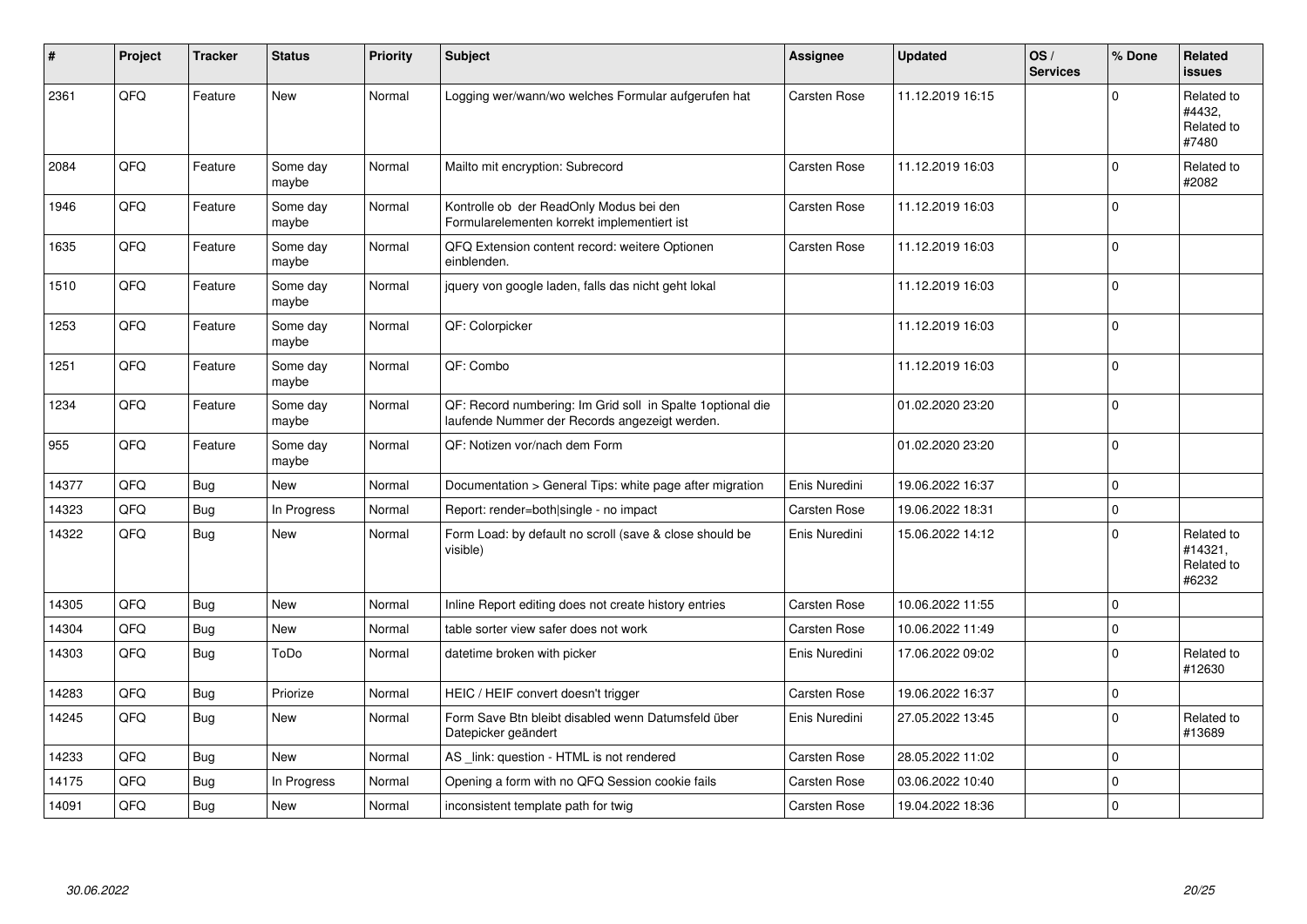| #     | Project | <b>Tracker</b> | <b>Status</b> | <b>Priority</b> | <b>Subject</b>                                                                                                                                      | Assignee            | <b>Updated</b>   | OS/<br><b>Services</b> | % Done      | Related<br><b>issues</b>                         |
|-------|---------|----------------|---------------|-----------------|-----------------------------------------------------------------------------------------------------------------------------------------------------|---------------------|------------------|------------------------|-------------|--------------------------------------------------|
| 14077 | QFQ     | Bug            | <b>New</b>    | Normal          | As _link: Attribute 'class' missing by r:1 and r:3 - but should<br>set                                                                              | <b>Carsten Rose</b> | 28.05.2022 11:02 |                        | $\Omega$    | Related to<br>#5342,<br>Related to<br>#4343      |
| 13943 | QFQ     | <b>Bug</b>     | Priorize      | Normal          | unable to find formgroup                                                                                                                            | Enis Nuredini       | 28.05.2022 11:03 |                        | $\Omega$    |                                                  |
| 13899 | QFQ     | <b>Bug</b>     | ToDo          | Normal          | Selenium: zum laufen bringen                                                                                                                        | Enis Nuredini       | 25.03.2022 10:24 |                        | $\Omega$    |                                                  |
| 13767 | QFQ     | <b>Bug</b>     | Feedback      | Normal          | date/time-picker: required shows up/down button orange                                                                                              | Enis Nuredini       | 16.05.2022 23:16 |                        | $\Omega$    |                                                  |
| 13706 | QFQ     | <b>Bug</b>     | New           | Normal          | Wrong CheckType in FieldElement LastStatus of Form Cron                                                                                             | <b>Carsten Rose</b> | 21.01.2022 18:20 |                        | $\Omega$    |                                                  |
| 13689 | QFQ     | Bug            | <b>New</b>    | Normal          | Enter auf Eingabefeld mit ungültigem Wert führt zu blurry<br>Seite                                                                                  | Enis Nuredini       | 28.05.2022 10:53 |                        | $\Omega$    | Related to<br>#14245, Has<br>duplicate<br>#11891 |
| 13659 | QFQ     | Bug            | New           | Normal          | wrong sanitize class applied to R-store                                                                                                             | <b>Carsten Rose</b> | 15.01.2022 14:23 |                        | $\Omega$    |                                                  |
| 13647 | QFQ     | <b>Bug</b>     | New           | Normal          | Autofocus funktioniert nicht auf Chrome                                                                                                             | Benjamin Baer       | 19.03.2022 17:44 |                        | $\Omega$    |                                                  |
| 13592 | QFQ     | <b>Bug</b>     | New           | Normal          | QFQ Build Queue: das vergeben von Tags klappt nicht. Es<br>werden keine Releases gebaut.                                                            | Carsten Rose        | 19.03.2022 17:45 |                        | $\Omega$    |                                                  |
| 13528 | QFQ     | Bug            | New           | Normal          | qfq.io > releases: es wird kein neues Release angelegt                                                                                              | Benjamin Baer       | 19.03.2022 17:46 |                        | $\Omega$    |                                                  |
| 13460 | QFQ     | Bug            | <b>New</b>    | Normal          | Doc: Password set/reset  password should not processed<br>with 'html encode'                                                                        | Carsten Rose        | 19.03.2022 17:46 |                        | $\Omega$    |                                                  |
| 13451 | QFQ     | <b>Bug</b>     | <b>New</b>    | Normal          | Character Counter / Max Character: Problem in Safari                                                                                                | <b>Carsten Rose</b> | 15.04.2022 17:18 |                        | $\Omega$    |                                                  |
| 13332 | QFQ     | Bug            | New           | Normal          | Multi Form: Required Felder werden visuell nicht markiert.                                                                                          | <b>Carsten Rose</b> | 19.03.2022 17:47 |                        | $\Omega$    |                                                  |
| 13331 | QFQ     | <b>Bug</b>     | New           | Normal          | Multi Form: Clear Icon misplaced                                                                                                                    | <b>Carsten Rose</b> | 19.03.2022 17:47 |                        | $\Omega$    |                                                  |
| 12989 | QFQ     | <b>Bug</b>     | New           | Normal          | empty string does not trigger dynamic update                                                                                                        | Enis Nuredini       | 28.05.2022 11:09 |                        | $\Omega$    |                                                  |
| 12716 | QFQ     | Bug            | New           | Normal          | template group: Pattern only applied to first instance                                                                                              | <b>Carsten Rose</b> | 19.03.2022 17:47 |                        | $\Omega$    |                                                  |
| 12714 | QFQ     | <b>Bug</b>     | New           | Normal          | Conversion of GIF to PDF broken when GIF contains Alpha.                                                                                            | Carsten Rose        | 19.03.2022 17:49 |                        | $\Omega$    |                                                  |
| 12581 | QFQ     | Bug            | <b>New</b>    | Normal          | Form.forward=close: Record 'new' in new browser tab ><br>save (& close) >> Form is not reloaded with new created<br>record id and stays in mode=new | Carsten Rose        | 19.03.2022 17:48 |                        | $\Omega$    |                                                  |
| 12546 | QFQ     | Bug            | Feedback      | Normal          | Branch 'Development' - Unit Tests mit dirty workaround<br>angepasst                                                                                 | <b>Carsten Rose</b> | 19.03.2022 17:48 |                        | $\Omega$    |                                                  |
| 12520 | QFQ     | Bug            | <b>New</b>    | Normal          | Switch FE User: still active even FE User session expired                                                                                           | <b>Carsten Rose</b> | 19.03.2022 17:48 |                        | $\Omega$    |                                                  |
| 12512 | QFQ     | <b>Bug</b>     | New           | Normal          | Some MySQL Installation can't use 'stored procedures'                                                                                               | Carsten Rose        | 19.03.2022 17:48 |                        | $\pmb{0}$   |                                                  |
| 12327 | QFQ     | Bug            | New           | Normal          | Copy to clipboard: Glyphicon can not be changed                                                                                                     | Carsten Rose        | 27.12.2021 17:59 |                        | 0           |                                                  |
| 12325 | QFQ     | <b>Bug</b>     | Priorize      | Normal          | MultiDB form.dbIndex not working for report syntax                                                                                                  | Carsten Rose        | 07.09.2021 13:37 |                        | $\mathbf 0$ | Related to<br>#12145,<br>Related to<br>#12314    |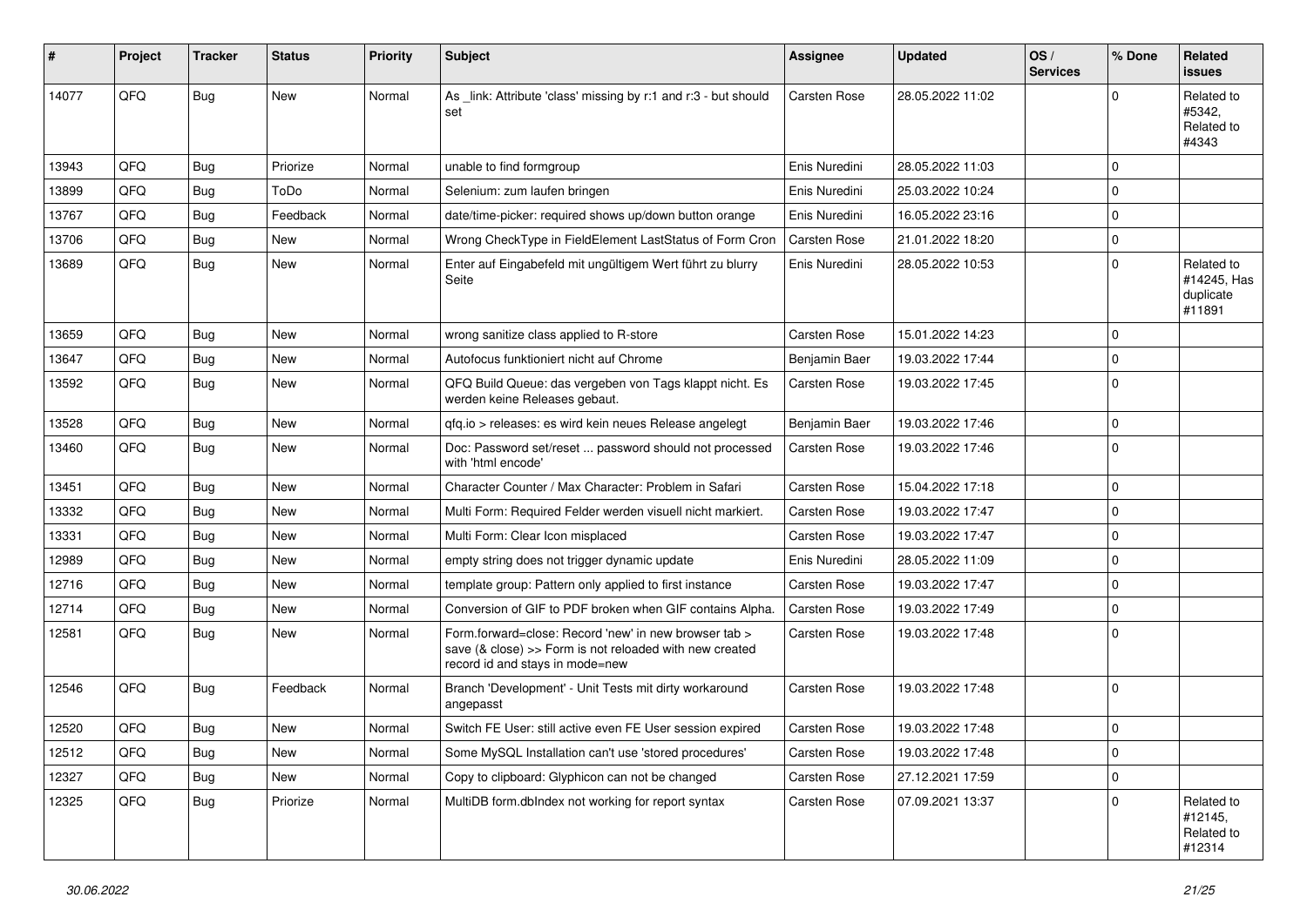| #     | Project | <b>Tracker</b> | <b>Status</b> | Priority | <b>Subject</b>                                                                      | Assignee            | <b>Updated</b>   | OS/<br><b>Services</b> | % Done      | Related<br>issues                                                                                                              |
|-------|---------|----------------|---------------|----------|-------------------------------------------------------------------------------------|---------------------|------------------|------------------------|-------------|--------------------------------------------------------------------------------------------------------------------------------|
| 12187 | QFQ     | <b>Bug</b>     | New           | Normal   | Trigger FormAsFile() via Report: probably problem with multi<br>DB setup            | Carsten Rose        | 20.03.2021 21:20 |                        | $\mathbf 0$ |                                                                                                                                |
| 12133 | QFQ     | <b>Bug</b>     | <b>New</b>    | Normal   | NPM, phpSpreadSheet aktualisieren                                                   | <b>Carsten Rose</b> | 15.03.2021 09:04 |                        | $\mathbf 0$ |                                                                                                                                |
| 12045 | QFQ     | <b>Bug</b>     | New           | Normal   | templateGroup afterSave FE: Aufruf ohne<br>sglHonorFormElements funktioniert nicht  | <b>Carsten Rose</b> | 18.02.2021 16:33 |                        | $\Omega$    |                                                                                                                                |
| 12040 | QFQ     | <b>Bug</b>     | <b>New</b>    | Normal   | FE Mode 'hidden' für zwei FEs auf einer Zeile                                       | <b>Carsten Rose</b> | 18.02.2021 10:13 |                        | $\pmb{0}$   |                                                                                                                                |
| 11752 | QFQ     | Bug            | <b>New</b>    | Normal   | checkbox renders multiple input elements with same name                             | <b>Carsten Rose</b> | 17.12.2020 14:58 |                        | $\Omega$    | Related to<br>#11750                                                                                                           |
| 11715 | QFQ     | <b>Bug</b>     | New           | Normal   | acceptZeroAsRequired and requiredOffButMark do not<br>coincide                      |                     | 08.12.2020 12:13 |                        | $\Omega$    |                                                                                                                                |
| 11695 | QFQ     | <b>Bug</b>     | <b>New</b>    | Normal   | MultiForm required FE Error                                                         | <b>Carsten Rose</b> | 04.12.2020 13:34 |                        | $\Omega$    |                                                                                                                                |
| 11668 | QFQ     | <b>Bug</b>     | <b>New</b>    | Normal   | Play function.sql - problem with mysql                                              | Carsten Rose        | 03.05.2021 20:48 |                        | $\mathbf 0$ |                                                                                                                                |
| 11667 | QFQ     | <b>Bug</b>     | <b>New</b>    | Normal   | MySQL mariadb-server-10.3: Incorrect datetime value                                 | Carsten Rose        | 03.05.2021 20:48 |                        | $\mathbf 0$ |                                                                                                                                |
| 11522 | QFQ     | Bug            | New           | Normal   | Aus/Einblenden von Reitern                                                          |                     | 13.11.2020 14:58 |                        | $\mathbf 0$ |                                                                                                                                |
| 11517 | QFQ     | <b>Bug</b>     | In Progress   | Normal   | extraButtonInfo Broken for multiple FormElements                                    | <b>Carsten Rose</b> | 12.05.2022 13:12 |                        | $\mathbf 0$ | Related to<br>#7890,<br>Related to<br>#3811, Has<br>duplicate<br>#10905, Has<br>duplicate<br>#10553, Has<br>duplicate<br>#6779 |
| 11347 | QFQ     | <b>Bug</b>     | Feedback      | Normal   | If Bedingungen funktionieren nicht korrekt                                          | Christoph Fuchs     | 21.03.2021 20:37 |                        | $\Omega$    |                                                                                                                                |
| 11239 | QFQ     | <b>Bug</b>     | <b>New</b>    | Normal   | Radiobutton (plain): horizontales Rendern abhängig vom<br>Datentyp in der Datenbank | Carsten Rose        | 30.09.2020 18:37 |                        | $\Omega$    |                                                                                                                                |
| 10937 | QFQ     | <b>Bug</b>     | <b>New</b>    | Normal   | Fehler mit abhängigen Select- Feldern beim Positionieren                            | <b>Carsten Rose</b> | 12.11.2020 23:45 |                        | $\mathbf 0$ |                                                                                                                                |
| 10890 | QFQ     | <b>Bug</b>     | New           | Normal   | AutoCron hangs                                                                      |                     | 20.07.2020 13:56 |                        | $\Omega$    |                                                                                                                                |
| 10759 | QFQ     | <b>Bug</b>     | <b>New</b>    | Normal   | emptyMeansNull - Feld falsch aktualisiert                                           |                     | 12.11.2020 23:45 |                        | $\Omega$    |                                                                                                                                |
| 10704 | QFQ     | Bug            | New           | Normal   | wkhtml problem rendering fullCalendar.js / fabric.js >><br>successor: puppeteer     | <b>Carsten Rose</b> | 12.11.2020 23:45 |                        | $\Omega$    | Related to<br>#5024,<br>Related to<br>#4650.<br>Related to<br>#10715                                                           |
| 10661 | QFQ     | <b>Bug</b>     | In Progress   | Normal   | Typo3 Warnungen                                                                     | <b>Carsten Rose</b> | 07.09.2021 13:23 |                        | $\Omega$    | Related to<br>#12440                                                                                                           |
| 10658 | QFQ     | Bug            | New           | Normal   | processReadOnly broken                                                              | Carsten Rose        | 27.05.2020 17:55 |                        | $\mathbf 0$ |                                                                                                                                |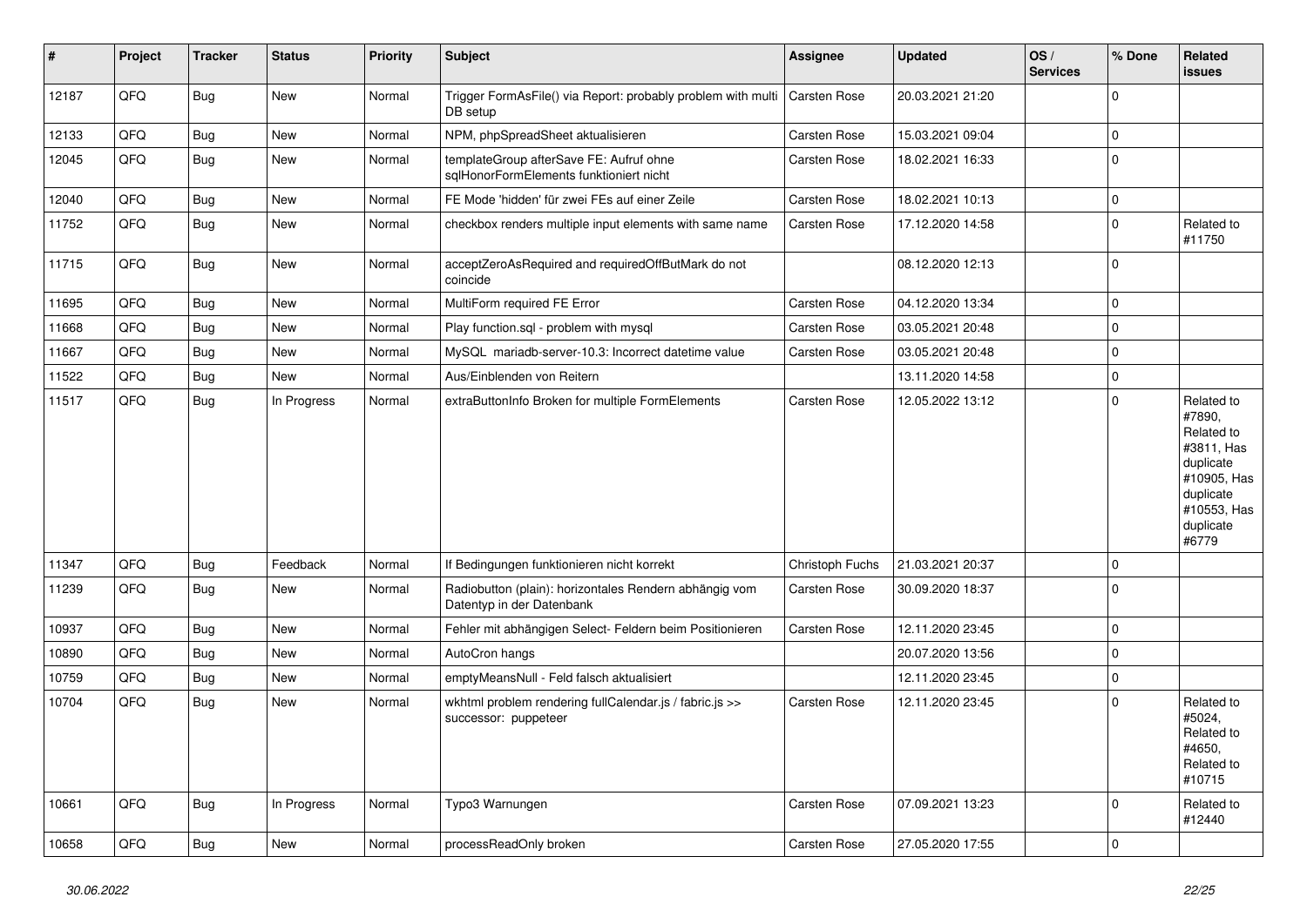| #     | Project | <b>Tracker</b> | <b>Status</b>     | <b>Priority</b> | <b>Subject</b>                                                                                           | Assignee            | <b>Updated</b>   | OS/<br><b>Services</b> | % Done   | Related<br>issues                                                       |
|-------|---------|----------------|-------------------|-----------------|----------------------------------------------------------------------------------------------------------|---------------------|------------------|------------------------|----------|-------------------------------------------------------------------------|
| 10588 | QFQ     | Bug            | New               | Normal          | typeahed Tag: Doku anpassen                                                                              | Carsten Rose        | 12.11.2020 23:45 |                        | $\Omega$ |                                                                         |
| 10324 | QFQ     | Bug            | New               | Normal          | Excel Export mit Template funktioniert nur, wenn Template<br>vor uid kommt                               |                     | 30.03.2020 11:20 |                        | $\Omega$ | Related to<br>#10257                                                    |
| 10322 | QFQ     | <b>Bug</b>     | New               | Normal          | FormElement / Radio: missing column 'enum' >> FE not<br>reported                                         | <b>Carsten Rose</b> | 07.05.2020 09:37 |                        | $\Omega$ |                                                                         |
| 10082 | QFQ     | Bug            | New               | Normal          | FE.type=SELECT - 'sanatize' Class                                                                        | <b>Carsten Rose</b> | 07.05.2020 09:36 |                        | $\Omega$ | Related to<br>#10081                                                    |
| 9975  | QFQ     | <b>Bug</b>     | Priorize          | Normal          | Dropdown Menu: 'r:3' broken                                                                              | <b>Carsten Rose</b> | 01.02.2020 10:13 |                        | $\Omega$ |                                                                         |
| 9958  | QFQ     | <b>Bug</b>     | Priorize          | Normal          | Broken subrecord query: no error message                                                                 | <b>Carsten Rose</b> | 05.02.2021 15:15 |                        | $\Omega$ |                                                                         |
| 9947  | QFQ     | <b>Bug</b>     | Priorize          | Normal          | Unwanted error message if missing 'typeAheadSqlPrefetch'                                                 | Carsten Rose        | 01.02.2020 10:13 |                        | $\Omega$ |                                                                         |
| 9898  | QFQ     | <b>Bug</b>     | Feedback          | Normal          | Formular trotz Timeout gespeichert                                                                       | Benjamin Baer       | 01.02.2020 15:56 |                        | $\Omega$ |                                                                         |
| 9862  | QFQ     | <b>Bug</b>     | Priorize          | Normal          | Failed writing to sql mail qfq.log should throw an exception                                             | Carsten Rose        | 01.02.2020 10:13 |                        | $\Omega$ |                                                                         |
| 9855  | QFQ     | <b>Bug</b>     | <b>New</b>        | Normal          | <b>Required Check</b>                                                                                    |                     | 01.02.2020 15:56 |                        | $\Omega$ |                                                                         |
| 9834  | QFQ     | Bug            | Priorize          | Normal          | Input elements with tag 'disabled' are missing on<br>form-submit: server option 'processReadOnly' broken | <b>Carsten Rose</b> | 07.12.2021 16:43 |                        | $\Omega$ | Related to<br>#9691,<br>Related to<br>#5305, Has<br>duplicate<br>#12331 |
| 9783  | QFQ     | <b>Bug</b>     | <b>New</b>        | Normal          | Email with special characters                                                                            | <b>Carsten Rose</b> | 01.02.2020 23:22 |                        | $\Omega$ |                                                                         |
| 9773  | QFQ     | Bug            | New               | Normal          | form.parameter.formModeGlobal=requiredOff                                                                | <b>Carsten Rose</b> | 01.02.2020 15:56 |                        | $\Omega$ |                                                                         |
| 9669  | QFQ     | Bug            | Some day<br>maybe | Normal          | Checkbox / Template Group: radio/checkbox visible broken<br>after 'add'                                  | Carsten Rose        | 16.06.2021 13:47 |                        | $\Omega$ | Related to<br>#8091                                                     |
| 9535  | QFQ     | Bug            | Feedback          | Normal          | Report:  AS '_vertical' - column to wide - vertical >> rot45,<br>rot90                                   | Benjamin Baer       | 01.02.2020 15:56 |                        | $\Omega$ |                                                                         |
| 9533  | QFQ     | Bug            | New               | Normal          | FE.type=upload: Check in 'beforeSave' if upload is given                                                 | <b>Carsten Rose</b> | 01.02.2020 23:22 |                        | $\Omega$ | Related to<br>#11523                                                    |
| 9317  | QFQ     | Bug            | <b>New</b>        | Normal          | FE.type=note: with dynamic show/hidden an empty label<br>causes trouble                                  | <b>Carsten Rose</b> | 01.02.2020 23:22 |                        | $\Omega$ |                                                                         |
| 9281  | QFQ     | Bug            | Some day<br>maybe | Normal          | Allow STRICT_TRANS_TABLES                                                                                | <b>Carsten Rose</b> | 02.01.2021 18:43 |                        | $\Omega$ |                                                                         |
| 9177  | QFQ     | Bug            | New               | Normal          | Bug? QFQ tries to save an action FE, which has real<br>existing column name                              | Carsten Rose        | 01.02.2020 23:22 |                        | 0        |                                                                         |
| 9127  | QFQ     | Bug            | New               | Normal          | Error Message: change 'roll over' color - text not readable                                              | Carsten Rose        | 01.02.2020 23:22 |                        | 0        |                                                                         |
| 9126  | QFQ     | <b>Bug</b>     | Some day<br>maybe | Normal          | hidden Form elements are present in page source                                                          |                     | 02.01.2021 18:41 |                        | 0        |                                                                         |
| 9077  | QFQ     | Bug            | New               | Normal          | typeAheadSql: report broken SQL                                                                          | Carsten Rose        | 29.06.2022 22:35 |                        | 0        | Related to<br>#4018                                                     |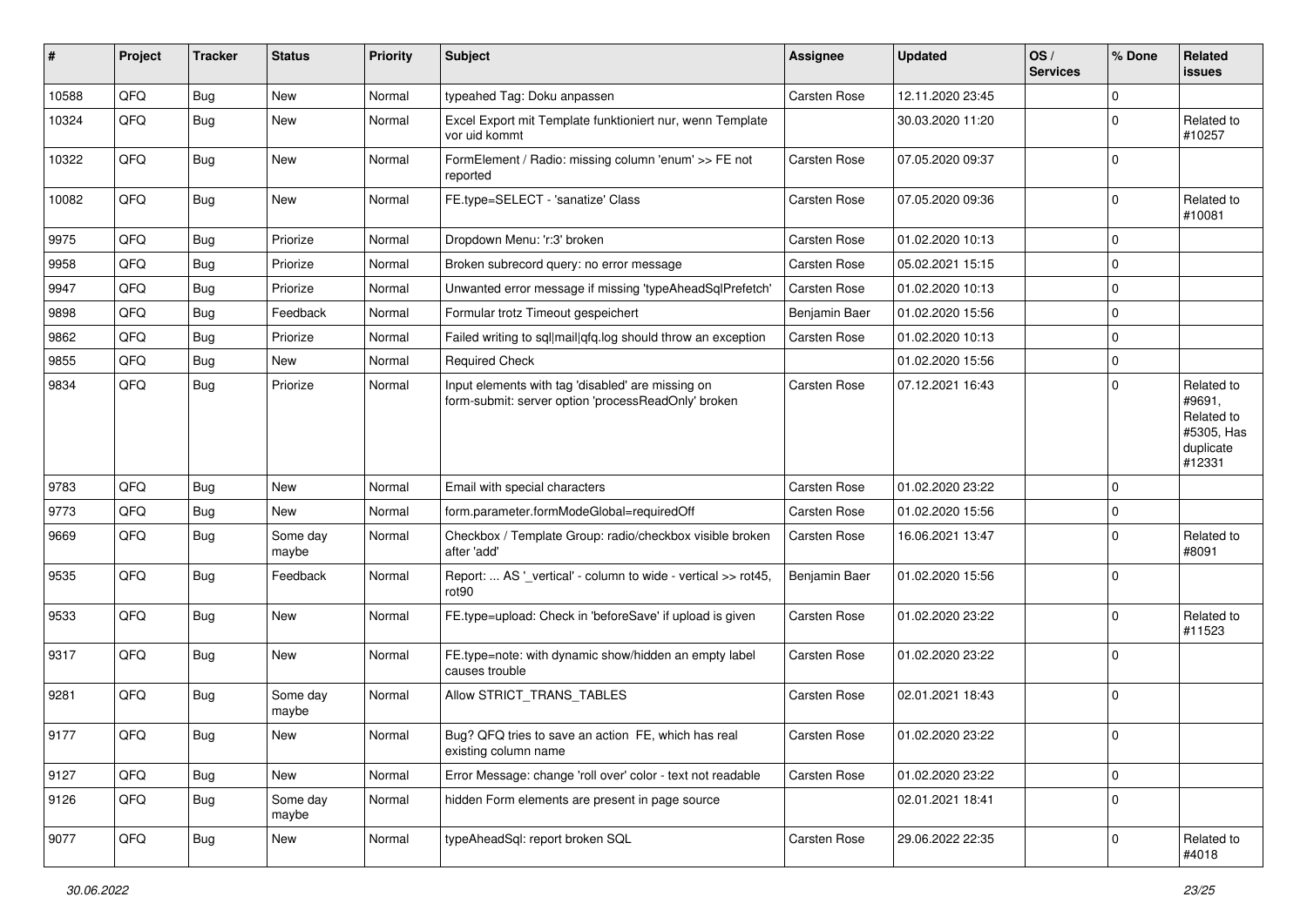| #    | Project | <b>Tracker</b> | <b>Status</b>     | <b>Priority</b> | <b>Subject</b>                                                                                        | <b>Assignee</b>     | <b>Updated</b>   | OS/<br><b>Services</b> | % Done      | <b>Related</b><br><b>issues</b> |
|------|---------|----------------|-------------------|-----------------|-------------------------------------------------------------------------------------------------------|---------------------|------------------|------------------------|-------------|---------------------------------|
| 9024 | QFQ     | <b>Bug</b>     | Some day<br>maybe | Normal          | QFQ Einarbeitung                                                                                      |                     | 01.02.2020 15:56 |                        | $\Omega$    |                                 |
| 9020 | QFQ     | <b>Bug</b>     | Some day<br>maybe | Normal          | radio mit buttonClass und dynamicUpdate lassen sich nicht<br>kombinieren                              |                     | 11.12.2019 16:01 |                        | $\Omega$    |                                 |
| 9013 | QFQ     | <b>Bug</b>     | <b>New</b>        | Normal          | Error in Twig template not handled                                                                    | <b>Carsten Rose</b> | 20.10.2021 13:43 |                        | $\mathbf 0$ |                                 |
| 8316 | QFQ     | <b>Bug</b>     | Feedback          | Normal          | Documentation/Behaviour for Nested Queries and<br>Record-Store confusing                              | Nicola Chiapolini   | 20.11.2019 09:14 |                        | $\Omega$    |                                 |
| 8106 | QFQ     | Bug            | Some day<br>maybe | Normal          | Dynamic Update: Feld kann nicht auf empty zurückgesetzt<br>werden                                     | Carsten Rose        | 11.12.2019 16:01 |                        | $\mathbf 0$ |                                 |
| 8049 | QFQ     | <b>Bug</b>     | New               | Normal          | FE.type=note, column 'value': text moves some pixel to top<br>after save                              | Carsten Rose        | 01.02.2020 23:22 |                        | $\mathbf 0$ |                                 |
| 8037 | QFQ     | Bug            | Priorize          | Normal          | FE.type=upload (advanced mode): {{slaveId:V}} missing<br>during dynamic update                        | Carsten Rose        | 01.02.2020 10:13 |                        | $\mathbf 0$ |                                 |
| 7890 | QFQ     | Bug            | <b>New</b>        | Normal          | FormElement 'required': extraButtonInfo not aligned                                                   | Carsten Rose        | 11.06.2021 21:17 |                        | $\Omega$    | Related to<br>#11517            |
| 7795 | QFQ     | Bug            | New               | Normal          | Readonly Form: Typeahead-Felder                                                                       | Carsten Rose        | 01.02.2020 23:22 |                        | $\Omega$    | Related to<br>#10640            |
| 7685 | QFQ     | <b>Bug</b>     | New               | Normal          | Open FormElement from QFQ error message and save<br>modified record: error about missing {{formId:F}} | <b>Carsten Rose</b> | 01.02.2020 23:22 |                        | $\Omega$    |                                 |
| 7656 | QFQ     | Bug            | Priorize          | Normal          | FE with required, 'pattern' and 'extraButtonLock': always<br>complain about missing value             | <b>Carsten Rose</b> | 01.02.2020 10:13 |                        | $\Omega$    |                                 |
| 7616 | QFQ     | Bug            | Priorize          | Normal          | Selectlist with Enum & Dynamic Update                                                                 | Carsten Rose        | 01.02.2020 10:13 |                        | $\mathbf 0$ |                                 |
| 7574 | QFQ     | Bug            | <b>New</b>        | Normal          | Substitute error: form element not reported / dont parse<br>Form.note                                 | Carsten Rose        | 01.02.2020 23:21 |                        | $\Omega$    |                                 |
| 7547 | QFQ     | Bug            | <b>New</b>        | Normal          | Error Message in afterSave: wrong parameter column<br>reported                                        | Carsten Rose        | 01.02.2020 23:22 |                        | $\Omega$    |                                 |
| 7524 | QFQ     | <b>Bug</b>     | New               | Normal          | QFQ throws a 'General Error' if 'fileadmin/protected/log/' is<br>not writeable                        | Carsten Rose        | 01.02.2020 23:22 |                        | $\mathbf 0$ |                                 |
| 7513 | QFQ     | Bug            | New               | Normal          | Radios not correct aligned                                                                            | <b>Carsten Rose</b> | 01.02.2020 23:22 |                        | $\mathbf 0$ |                                 |
| 7512 | QFQ     | <b>Bug</b>     | New               | Normal          | FE: inputType=number >> 'pattern' is not respected                                                    | <b>Carsten Rose</b> | 01.02.2020 23:22 |                        | $\mathbf 0$ |                                 |
| 7402 | QFQ     | Bug            | Some day<br>maybe | Normal          | thumbnail cache: outdated picture when permission denied<br>and permission resolved.                  |                     | 01.02.2020 23:20 |                        | $\mathbf 0$ |                                 |
| 7281 | QFQ     | Bug            | Some day<br>maybe | Normal          | Subrecords: on large screen separator line too short                                                  |                     | 01.02.2020 23:19 |                        | $\mathbf 0$ |                                 |
| 7261 | QFQ     | <b>Bug</b>     | New               | Normal          | Report pathFilename for user without path, only the filename                                          | <b>Carsten Rose</b> | 01.02.2020 23:21 |                        | $\mathbf 0$ |                                 |
| 7219 | QFQ     | <b>Bug</b>     | New               | Normal          | typeSheadSql / typeAheadSqlPrefetch: change to curly<br>braces                                        | Carsten Rose        | 01.02.2020 23:21 |                        | $\mathbf 0$ |                                 |